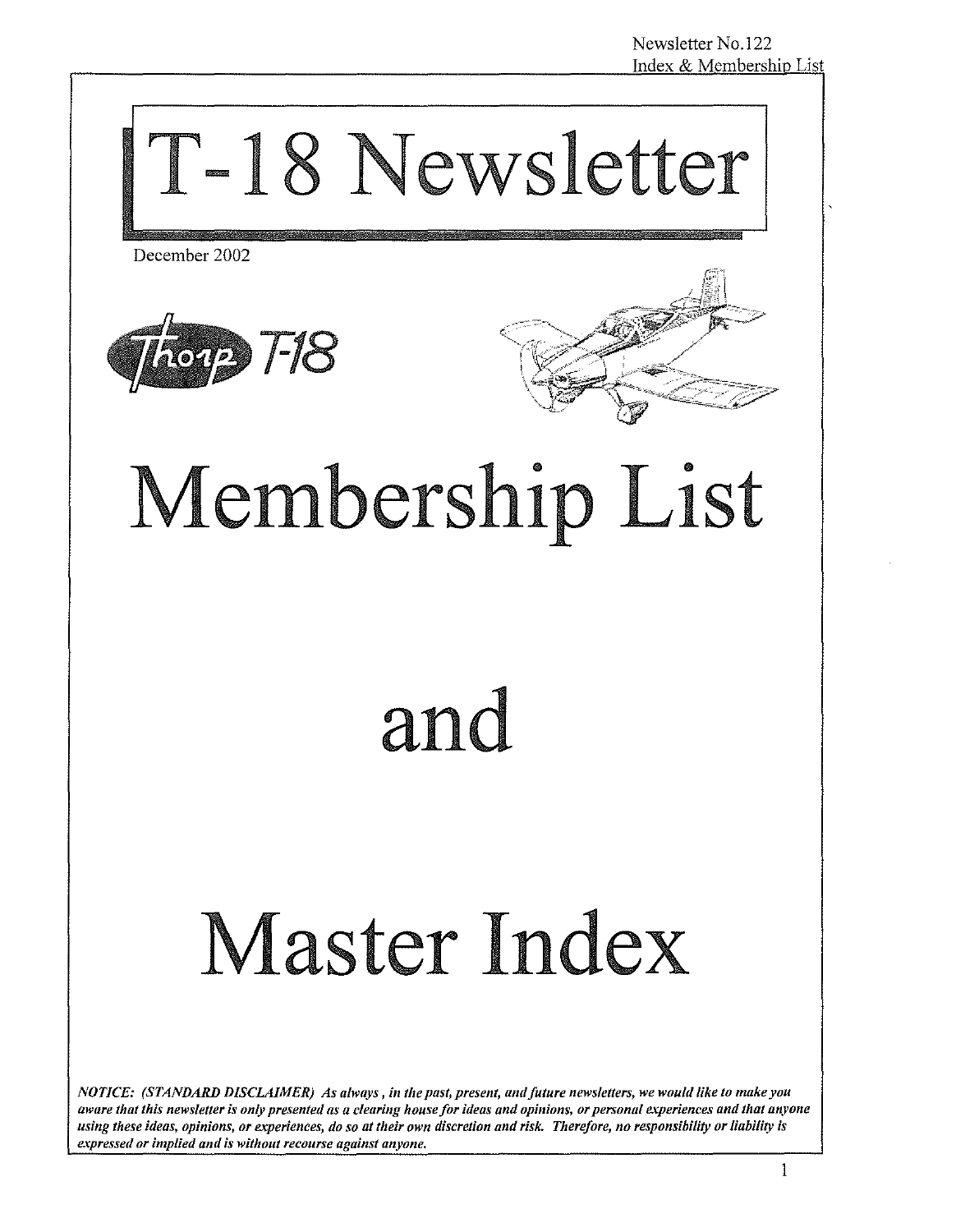Once again the T-18 shows the world that in the right hands it is still a champion. From all off us in the T/S-18 community we want to say: "Job well done Bernie!" I believe this cover says it all.



From the cover of Sport Aviation Magizine. November 2002



Well, here it is. Several of you had ask for a current membership list and newsletter index. I must admit that it was quite a task to get it all entered, but now that I have it saved on the old computer, adding to it will be much easier. I have included the email ad-By: Roy Farris  $\vert$  dresses that I had on file, but I won't promise that they are accurate. I have found that people change their email addresses about as often as they change their

shorts. As you read through this issue, if you notice an error in your data I would appreciate it if you could drop me a line with the corrections. I like to try to keep my records current.

On page 3 I have included a handy form for you to remove and mail with your T -18 Mutual Aid Society membership renewal. This issue went to press the first of December, so if you have sent me your dues after that, I appreciate it, and don't worry if your label says otherwise. For those of you who fail to send your dues before the end of January 2003, this will be your LAST issue.

r feel that we have one of the best, and definitely one of the best looking newsletter publications that exists in the Experimental community. I look forward to your continued support of the  $T/S-18$ design and this newsletter. We all know that we have the best little airplane in the world. I am always open to suggestions on how to improve the newsletter and the website. Give me a call, send me a letter or an email .... I always love to talk Thorps. See ya next year.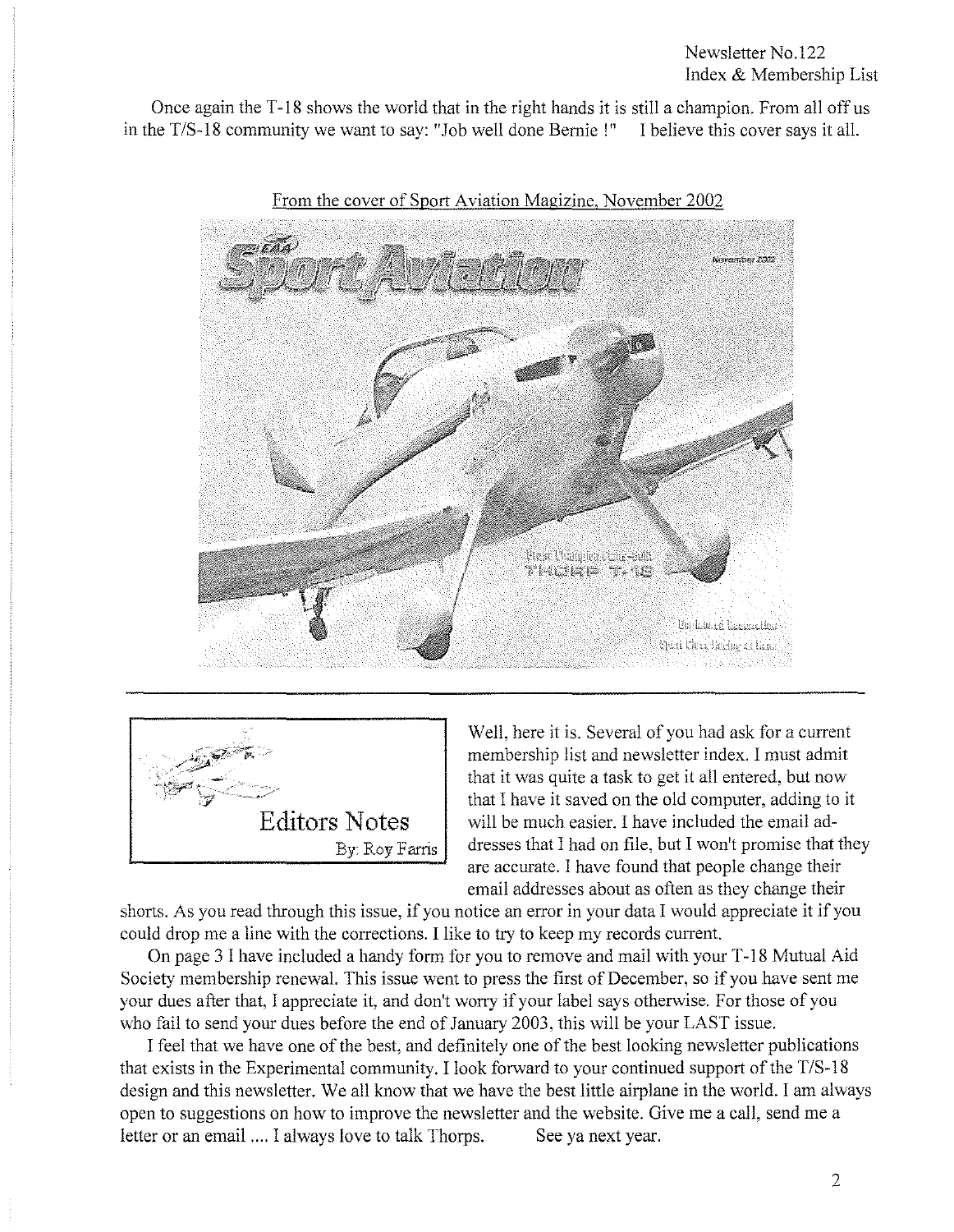### **Please Renew Your Subscription For 2003**

### This could be Your LAST Issue

New Membership/Subscription Policy

Beginning in January, 2003 the T-18 Mutual Aid Society is going to a yearly Dues/Newsletter subscription policy. In order to continue your membership in the T -18 Mutual Aid Society, and to continue to receive the T-18 Newsletter, you must have paid your membership dues before January 31,2003.

Take a look at your mailing label on the back of this newsletter. If your label says "Membership Expires Dec 2002" then your membership will expire about the time you receive this newsletter. Some of you have already sent you dues for 2003 and to you I say Thank You!! Your Labels will read "Membership Expires Dec 2003". For those few of you who see "You owe \$25" or "You owe \$50" then your dues are 2 or 3 years past due.

Some of you have recently sent me checks, and I really appreciate it. Some of you were a little behind, so if you still see that you expire in Dec 2002, that is the case. If you have any questions please feel free to contact me to discuss it.

Of course if you forget to send your dues, just give me a call or send me an email, and as soon as I receive your dues I will send you any issues you missed.

|                                                        |                                                                          | City: $\qquad \qquad \qquad$ State: $\qquad \qquad$ Zip: |
|--------------------------------------------------------|--------------------------------------------------------------------------|----------------------------------------------------------|
| Phone Number:                                          |                                                                          |                                                          |
|                                                        |                                                                          |                                                          |
| (If you circle Yes, please provide your email address) | I am Interested in Website Access To The Newsletter: Yes No (circle one) |                                                          |
|                                                        |                                                                          |                                                          |

I l I

I H

Î I

I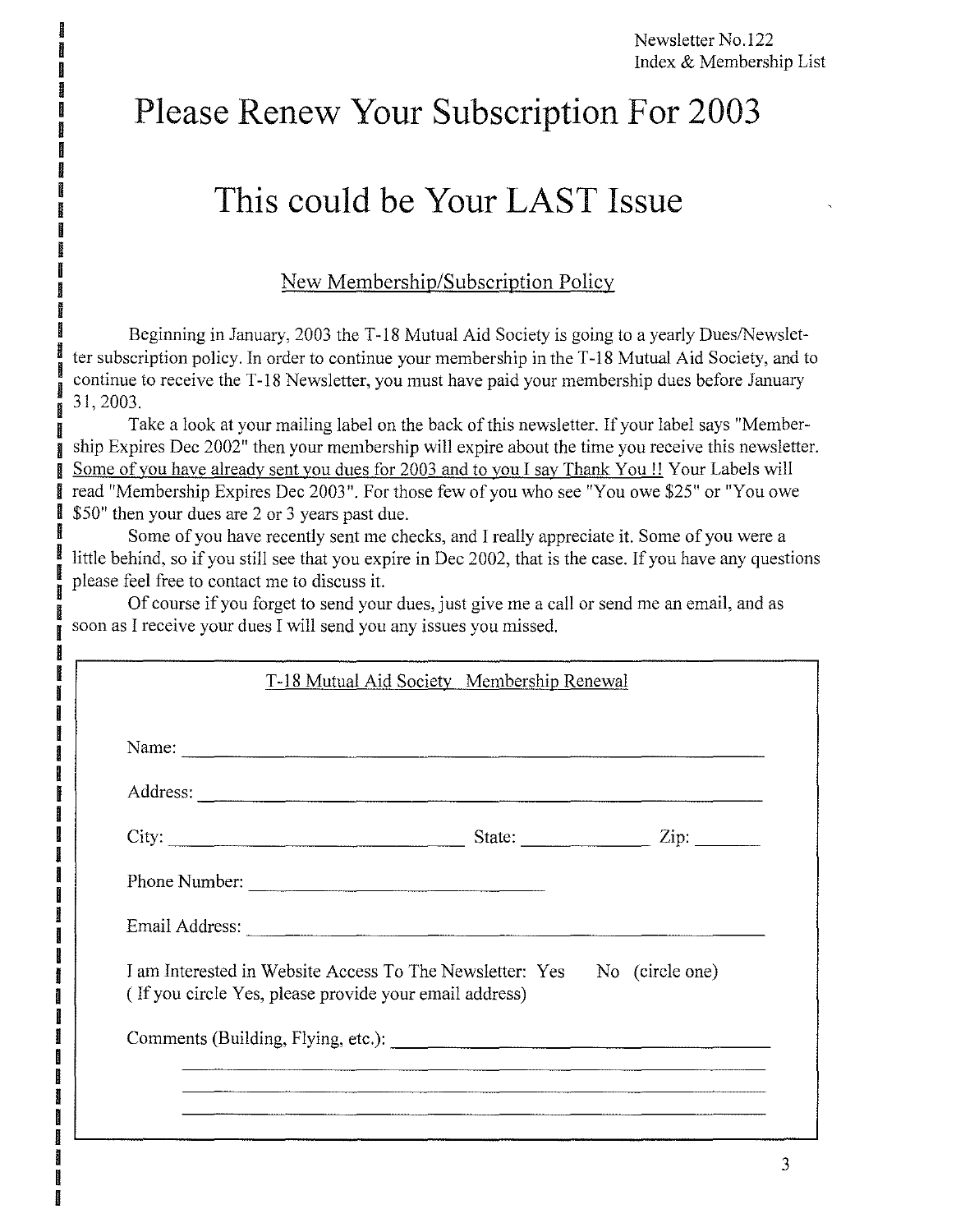Page Intentionally Left Blank

 $\hat{\mathcal{E}}$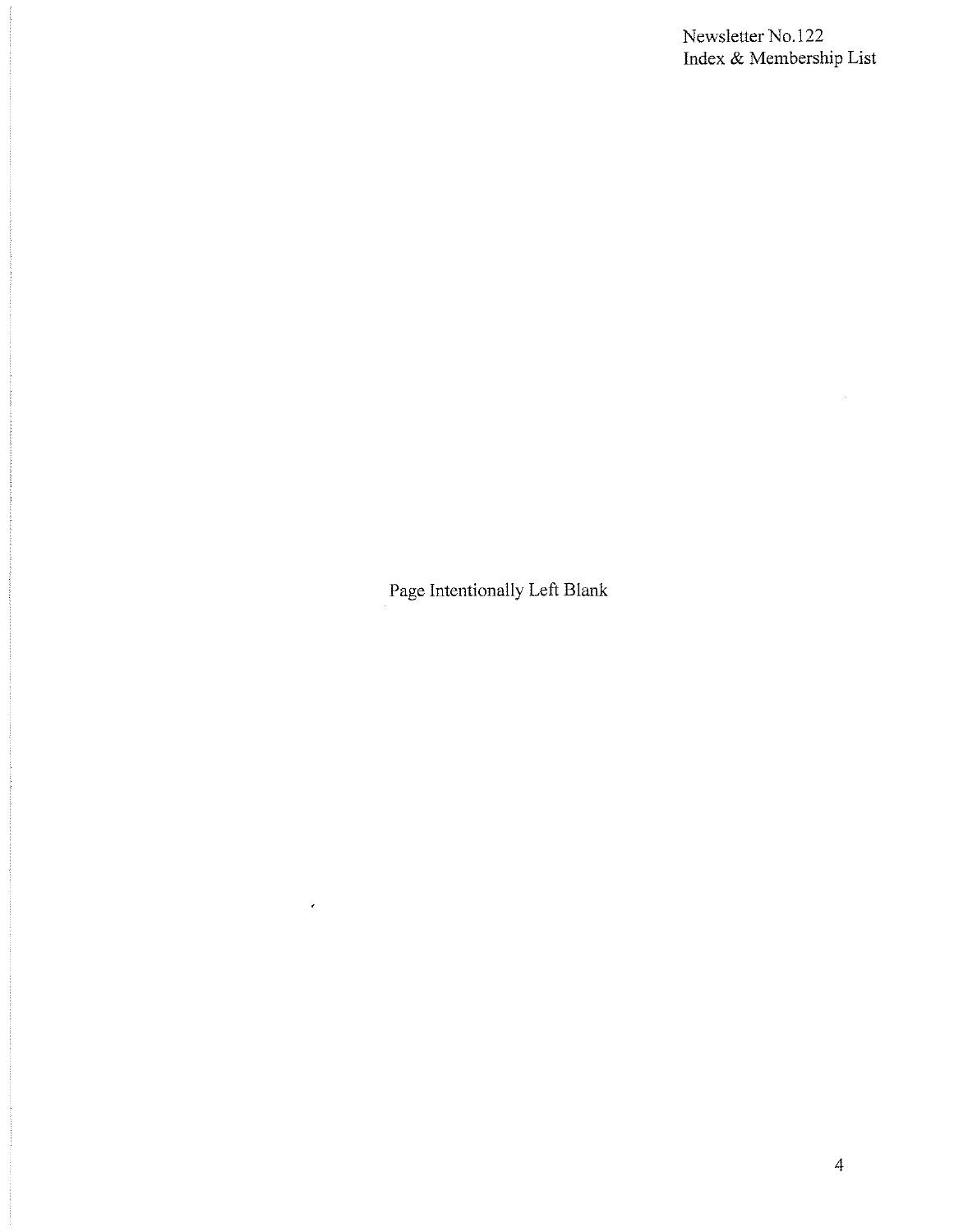AFFLECK. BOB BOX 745 HARROW, ONTARIO, CANADA NOR-l GO 738-2361

ARMITAGE, ALAN J, 6640 DORWOOD ST. SAGINAW, MI48601-9320 (517)777-8724 **aarmitag@concentric.net** 

AZEVEDO, ROSS 5232 JAMES AVE, S. MINNEAPOLIS, MN 55419 ( 612)926-8489

BATCHELOR, STRETCH 11265 WISTERJA WAY AUBURN, CA 95603-9427 (530)305-1205 M Batch@yahoo.com

BERNING, ROBERT J. 927 S. 2ND ST. #REAR SPRINGFIELD, IL 62704-2701 (217)525-3438 s 17thorpnest@mac.com

BESWICK, WILLIAM 11304 KINGFISHER CT. HOLLAND, MI 49424 (616)748-9156 wbeswick@chartermi.net

BORG, JAMES A. 15800 MAKAH ST. ANDOVER, MM 55304 (763)427-7042 n 180rg@netzero.net

BRADEN, GALE 2413 BRIXTON RD. EDMOND, OK 73034 (405)359-9007 geb@iIinkusa.net

ALTER, RICK 2411 McKINLEY SIOUX CITY, IA 51109 (712)233-1552 ralter@cableone.net

ASSOCIATION, SPORT AVIA-TION P.O. BOX 2343 OSHKOSH, WI 54903-2343

BAKER, LEN 154 BUSTER LEWIS ROAD MARTHAVILLE, LA 71450 (318)472-9430 porche@worldnetla.net

BAUMGARTNER, GLEN 8932 VICTORJA RD. SPRINGFIELD, VA 22151 (703)239-0125 gwbaumgartner@tasc.com

BERRY, BRUCE D. 11061 TWIN LAKE LANE SAN ANGELO, TX 76904 (915)944-3260

BLAKER, JAMES 163 TIGER VALLEY RD. WASHINGTON, VA 22747-1937 (540)675-2670 james blaker 1@msn.com

BOSONETTO,AL 32625 BENSON DR WESTLAND, MI 48185 (734)261-6852 abosonetto@aoLcom

BRANDIGER, RICHARD 13090 MISSION HILLS LOOP RAPID CITY, SD 57702-8515 (605)341-3417 brandiger@starband.net

ARCHER, MICHAEL 19426 CAMPBELL CREEK DR. SPRINGVILLE, CA 93265 (559)539-2755 s 18thorp@lightspeed.net

A VANS, GEORGE 73151 FRED WARJNG DR. PALM DESERT, CA 92260 (760)837-0222 gr8dds@desertsurf.com

BALDWIN, FRANK 226 AERO DR TROY, MO 63379

BENDER, RJCHARD R. 25 AVIATION DRIVE WINTER HAVEN, FL 33881 (863)293-2829 **rrbender@gte.net** 

BERTRAND, BILL P.O. BOX 708 HARRISON, MI 48625 (517)539-3333

BOOTH JR., MAC E. 295 JAGGERS DRJVE SAN JOSE, CA 95119 (408)363-8720

BOWMAN, ANNA Z. 607 BREESPORT RD. BREESPORT, NY 14816-9711 (607)739-7500

BROCK, KEN 3087 W. BALL ROAD ANAHEIM, CA 92804 (714)898-4366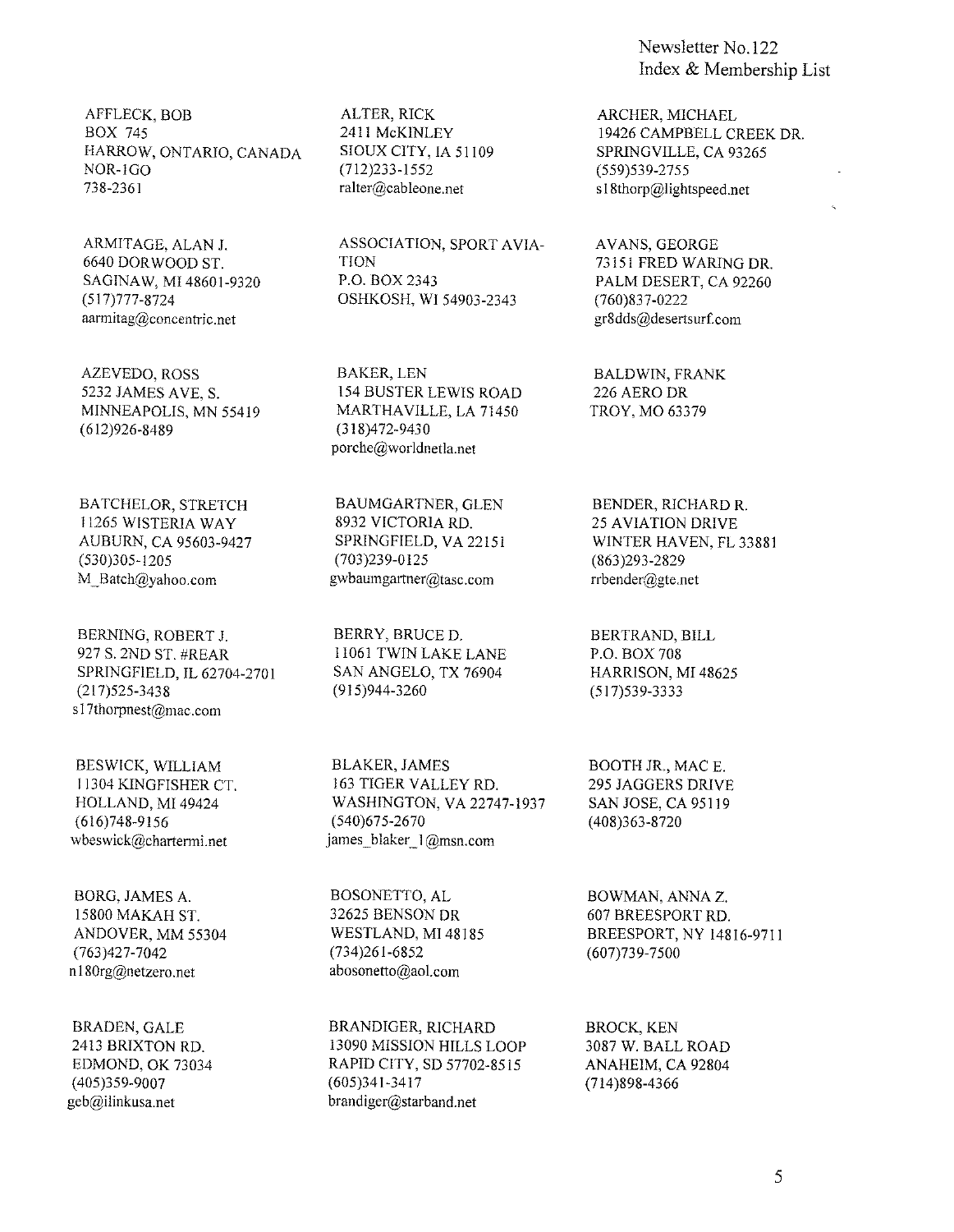BROUSSARD. DON 204 TUNICA LN. DUSON, LA 70529-8743 (337)873-2418

BUNDSCHUH, RAYMOND W. 95-1501 AINAMAKUA DR.#22 MILILANI, HI 96789 (808)626-1279

(805)928-9521

BROWN, ROBERT P. 432 E. CALLE BONITA SANTA MARIA, CA 93455

BURKE, ED 250 FRANKLIN DR. PITTSBURGH, PA 15241 (412)941-8760

CAMPBELL, R.K. P.O. BOX 67 DUCKTOWN, TN 37326-0067 (423)496-7026

CAPELL, CLIFTON 120 KIMMER ROAD PEACHTREE CITY, GA 30269 ccapelJ@aol.com

CARNETT, TOM 3072 S. BROOKSIDE, # 24 INDEPENDENCE, KS 6730 I (316)331-7877

CHAPMAN, ADEN BRAD 17505 NE TERRYS LANE NEWBERG, OR 97132-6722 (503)538-7316 b2schapman@aol.com

CLARK, MEL 6561 HALIFAX DR. HUNTINGTON BEACH, CA 92647 (714)897-3370

COCHRAN, DEAN 255 HEMLOCK BROOMFIELD, CO 80020 (303)466-3472

CONWELL, LESLIE C. 8461 CESSNA DR. NEW PORT RICHEY, FL 34654 (727)841-9764 n818lm@worldnet.att.net

CARSON, SAMUEL W. 3052 EUTAW FOREST DR. WALDORF, MD 20603 (301)757-7196 **carsonsw@navair.navy.mil** 

CHENIER, GARY 3702 REBEL DRIVE DEFOREST, WI 53532 (608)837-2557

CLAYTON, ROBERT 8125 SOUTH 1060 EAST SANDY, UT 84094 (801)233-8487 bclayton@redrock.net

COMPTON, BRADLEY 2431 DEER RUN LEWISVILLE, TX 75067 (972)422-2648 b-compton@2cti.com

COODY, WILLIAM RT 2 BOX 156 COCHRAN, GA 31014 (478)934-4136 wcoody@netcommander.com Newsletter No.122 Index & Membership List

BUCHANAN, NICKY P.O. BOX 11334 ROCK HILL, SC 29731-1334 (803)366-1513 doofY@rhtc.net

BYRNE, JR., DONALD L. 12108 DOUBLE TREE LANE LUSBY, MD 20657 (410)394-6205 byrnehanger@erols.com

CARLISLE, J.E. 1360 VANARSDALE STREET OVIEDO, FL 32765 (407)898-5 III

CASH, JAMES 9632 AIRPARK DR. GRANBURY, TX 76049 (817)573-7766 jcash@granbury.com

CHIVERS, ALLAN S. 458 ODEN BAY DR. SANDPOINT, ID 83864-9447 (208)263-46 I 8 a/nmac@netw.com

CLINKINGBEARD, JAY 16130 STATE HWY "M" WESTBORO, MO 64498 (660)984-5474 jay.clinkingbeard@rasbuilders.com

CONRAD, TED 8469 DUCOTE AIRPARK RD. SAN ANGELO, TX 76904 (915)949-1474 tjljconrad@aol.com

CORBALIS, LEO J. 2998 VIA DEL SOL SAN JOSE, CA 95132-1658 262-5734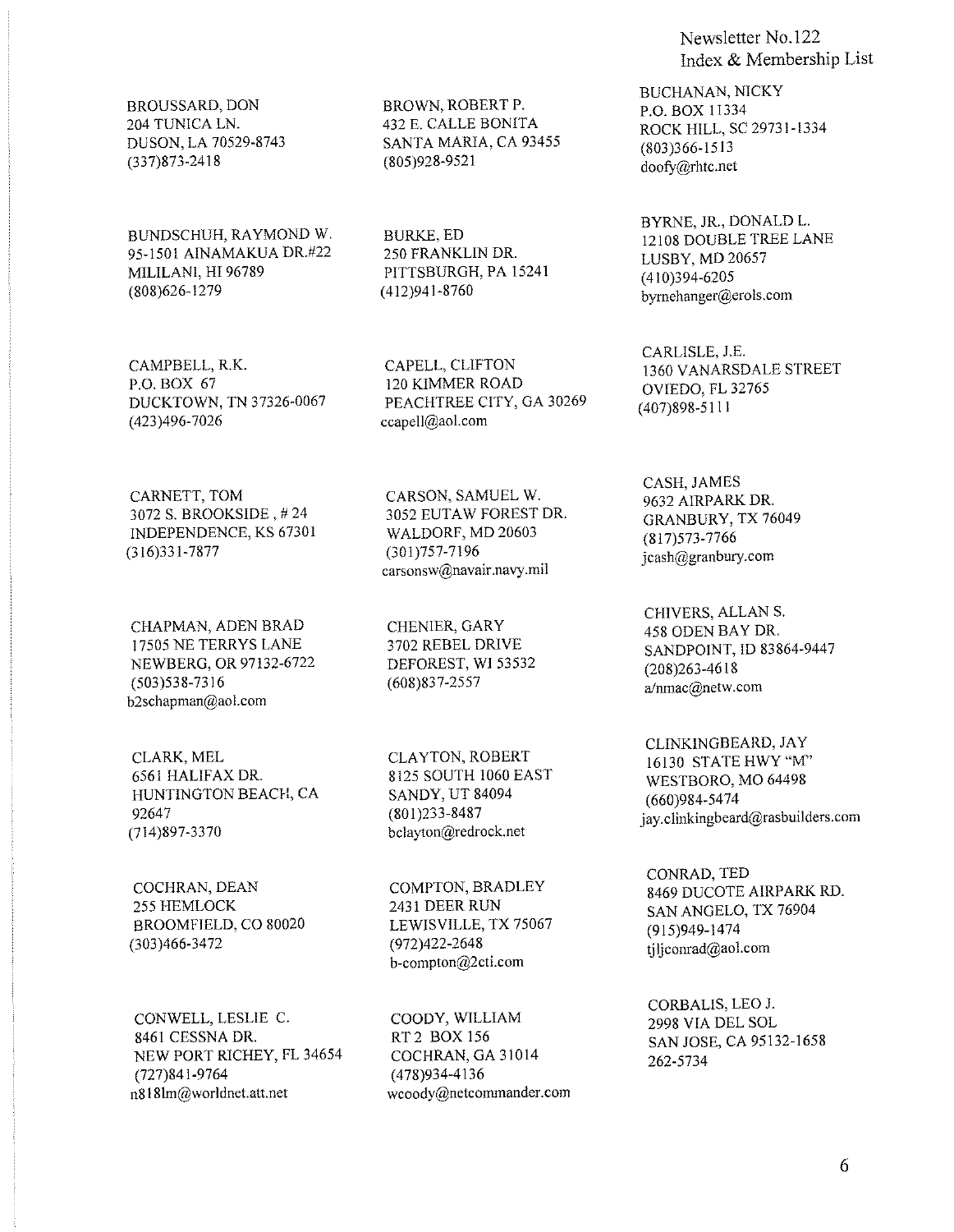CORDOZA. BILL 929 DEL ORO PL WOODLAND, CA 95695 (530)662-8751 tI8118bc@aol.com

COTTEN, JOHN 6508 BIRKDALE CT. FUQUAY-VARINA, NC 27526 (919)552-7123

CRAIG, JAMES N. 513 ZAIDEE LANE STEVENSVILLE, MD 21666 (410)604-3934 jcraig@dedc-eng.com

CROOK, JOHN 436 WILDWOOD TRAILS LORENA, TX 76655 (254)723-2899 crookgroup@hotmail.com

CUPP, BEN 853 MC 2039 LEADHILL, AR 72644 (870)436-5618

DAOUST, DAVID N 8585 HANSON DR. HOLMEN, WI 54636-9200  $( )562 - 9633$ 

DOUBLEDAY, DON 4117 LINKLEA DR. ALEDO, TX 76008-3552 (817)244-3612 d-day@ticnet.com

EBY, DAVE 3206 MARTIN BLVD. WICHITA FALLS, TX 76308 (940)766-2523 aviatpd@aol.com

COSTELLO, KEN 276 SPILLWAY RD W. HURLEY, NY 12491 (845)331-1341 jkstello@aol.com

COUSINEAU, ALFRED 8332 N. OCTAVIA AVE. NILES, IL 60714-2627 (847)967-7432

CRESSE, LARRY R. P.O. BOX 133 ACTON, CA 93510 (661)269-1291 roselync@earthlink.net

CROZIER, PAUL 8035 OAKWOOD TRACE HOUSTON, TX 77040 (713)937-4202

CZARNIAK, GERALD 4536 W. NORWICH AVE. GREENFIELD, WI 53220 (414)541-0318

DENHAM, JERRY 1331 TORREY RD. MOUNT SHASTA, CA 96067 (530)926-2649 jnadenham@snowcrest.net

DOUD, LES 212 WESTHAVEN DR. TROY, OH 45373 (937)778-4262 Idoud@hartzellprop.com

EILAND, EDDIE 1350 THUNDERBROOK DR. DE SOTO, TX 75115 (972)230-S266 eddie.eiland@halliburton.com

COTNER, GARY M. 13715 N. 150TH EAST AVE. COLLINSVILLE, OK 74021 (918)371-4739 t18cottner@aol.com

CRAGIN, JOHN 14 LANCASTER RD. NORTHBOROUGH, MA 01532 (508)351-9767 jgcragin@juno.com

CRONIN, GORDON 2522 HUDSON PLACE NEW ORLEANS, LA 70131-3748 (504)393-7260 gcroninl@home.com

CUMMINGS, DANNY 600W. MAIN McMINNVILLE, TN 37110 (931)473-5401

DAIL,GLENN POBOX 6642 ANNAPOLIS, MD 21401-0642 (410)266-3544

DERBY, ROGER M. 14924 CRONEWOOD LANE MEMPHIS, IN 47143-9413 (SI2)294-4230 derbyrm@seidata.com

DUDASH, DAN 4641 CARTWRIGHT NORTH HOLLYWOOD, CA 91602 (818)980-8148

EKLUND, RJCHARD C. BOX 1510 LOCKEFORD, CA 95237 (209)727-0318 thorptlS@jps.net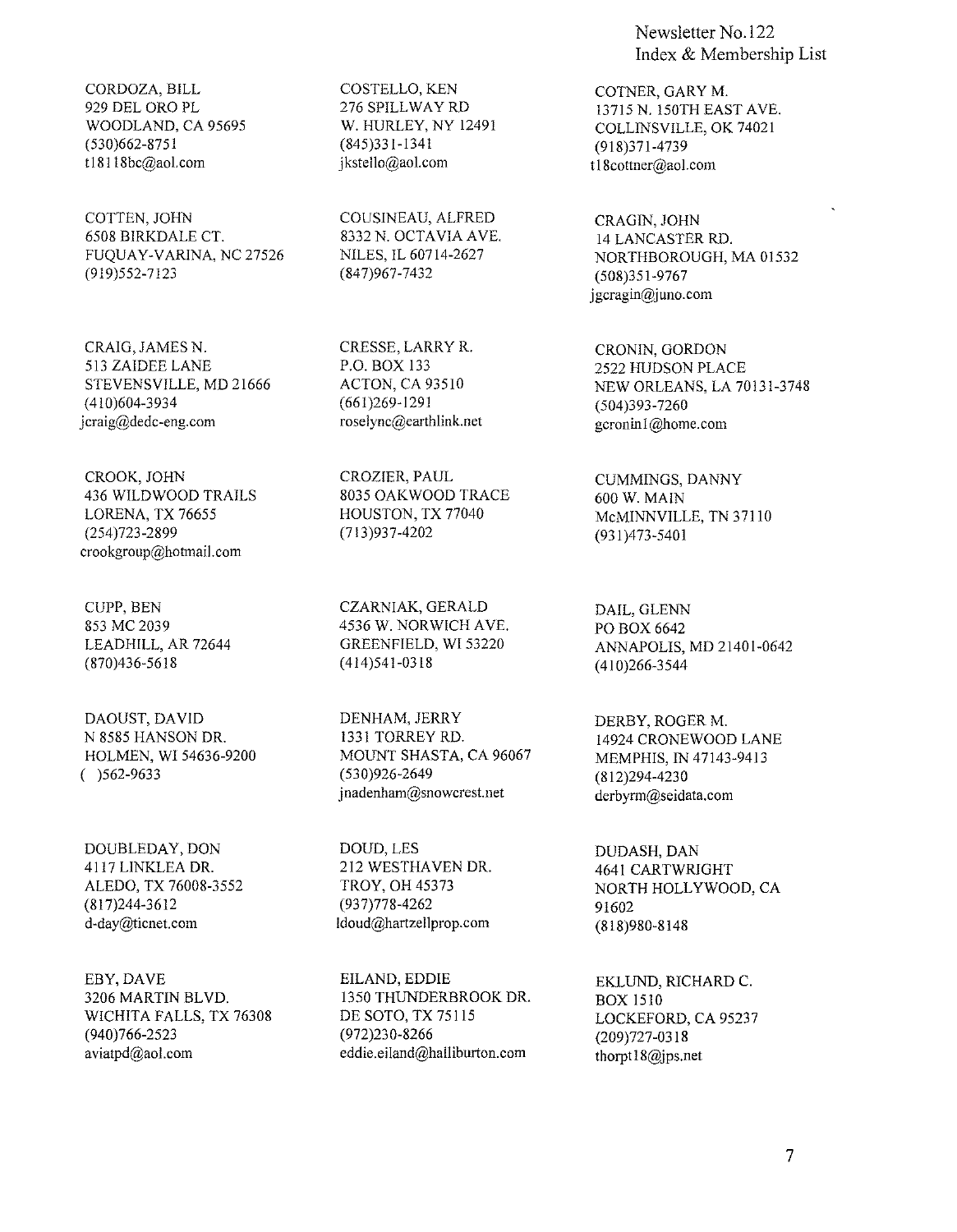ELFRINK. L.H. 751 DUKE DRIVE ALAMOSA, CO 81101-2026 (719)589-3024 Iinn923@vanion.com

EVENS, JOHN R. 6931 LEE STREET ARVADA, CO 80004-1550 (303)420-2724 JREvens@aol.com

FEAR, BARRY 6312 BACH DRIVE WEST CHESTER, OH 45069 (513)779-1839 bgfear@fuse.net

FLETCHER, JACQUE #103,877-64 AVENUE NW CALGARY,ALBERTA, CANADA T2K5J4

FOX, DAVID 222 BRATTON ST. WINNSBORO, SC 29180 (803)712-0143

FRASER, ALAN 4 TOWERS DRIVE CROWTHORNE, BERK EN-GLAND RG 117 LR, UK (440)1344-772209 **fraser@compuserve.com** 

FREW, JOHN 2728 ABINGDON RD. BIRMINGHAM, AL 35243-1704 (205)967-3338 johnfrew2@aol.com

GALLA WAY, DAVID W. 6788 NW SEGERMAN LANE SILVERDALE, WA 98383 (360)337-1852 wacotpilot@aol.com

ENGLISH, W.L. ROUTE 2 BOX 184 EASTANOLLEE, GA 30538 (706)282-0454 wlee@hartcom.net

EVERSMEYER, LARRY D. 10721 EASTLAKE CIRCLE OKLAHOMA CITY, OK 73162- 6821 (405)728-1919

FISHER, RICHARD H. 126 TWIN DRIVE FRANKLIN, PA 16323 (814)437-7802 dick@galacticis.com

FOLKERTS, MELVIN 1767 150TH ST. RUDD, IA 50471-8051 (515)395-2732

FRANKLIN, DOYLE B. 110 VALIREY DR. HAMPTON, VA 23669  $( )851-5252$ d.b.frankIin@larc.nasa.gov

FRECHETTE, EDMUND L. 83 SAINT JAMES POINT CROSSVILLE, TN 38555 (931)456-0591

FRIED, BERNIE 107 TALAVERA PKWY. APT.# 718 SAN ANTONIO, TX 78232 (210)493-3948 thorpdrvr@cs.com

GANNON, MIKE 1650 HIGH STREET OROVILLE, CA 95965-4850 (530)534-6413

Newsletter No.122 Index & Membership List

ERNST, JAMES R. 4763 BETTY PLACE, PARKLAND ESTATES ERIE, CO 80516 (303)665-4268 jemst 18@ao1.com

FARRIS, ROY P.O. BOX 182 NOBLE, IL 62868 (618)723-2594 **rfarris@wworld.com** 

FIZET, JR., STEPHEN J. 3437 MCDONALD A VENUE GIRARD, OH 44420 (330)530-3312 herford@noi.net

FORBES, JOE BOX 70171 10N800 RD. PLATO CENTER, IL 60170 (847)464-4116

FRANTZ, DOUG 1019 S. MEADOW LANE MUSTANG, OK 73064 (405)376-4492

FRENCH, JAMES W. 6711 CADET AVE. FORT MYERS, FL 33905 (941 )693-0964 jwfrench@peganet.com

GAINES, LEONARD 2327 RUE LE CHARLENE RANCHO PALOS VERDES, CA 90275-6358 (310)833-1007 rdgaines@pacbell.net

GARCIA, GILBERT 3453 GENEVA DR. SANTA CLARA, CA 95051-6416 (408)243-2478 gagarcia@pacbel.com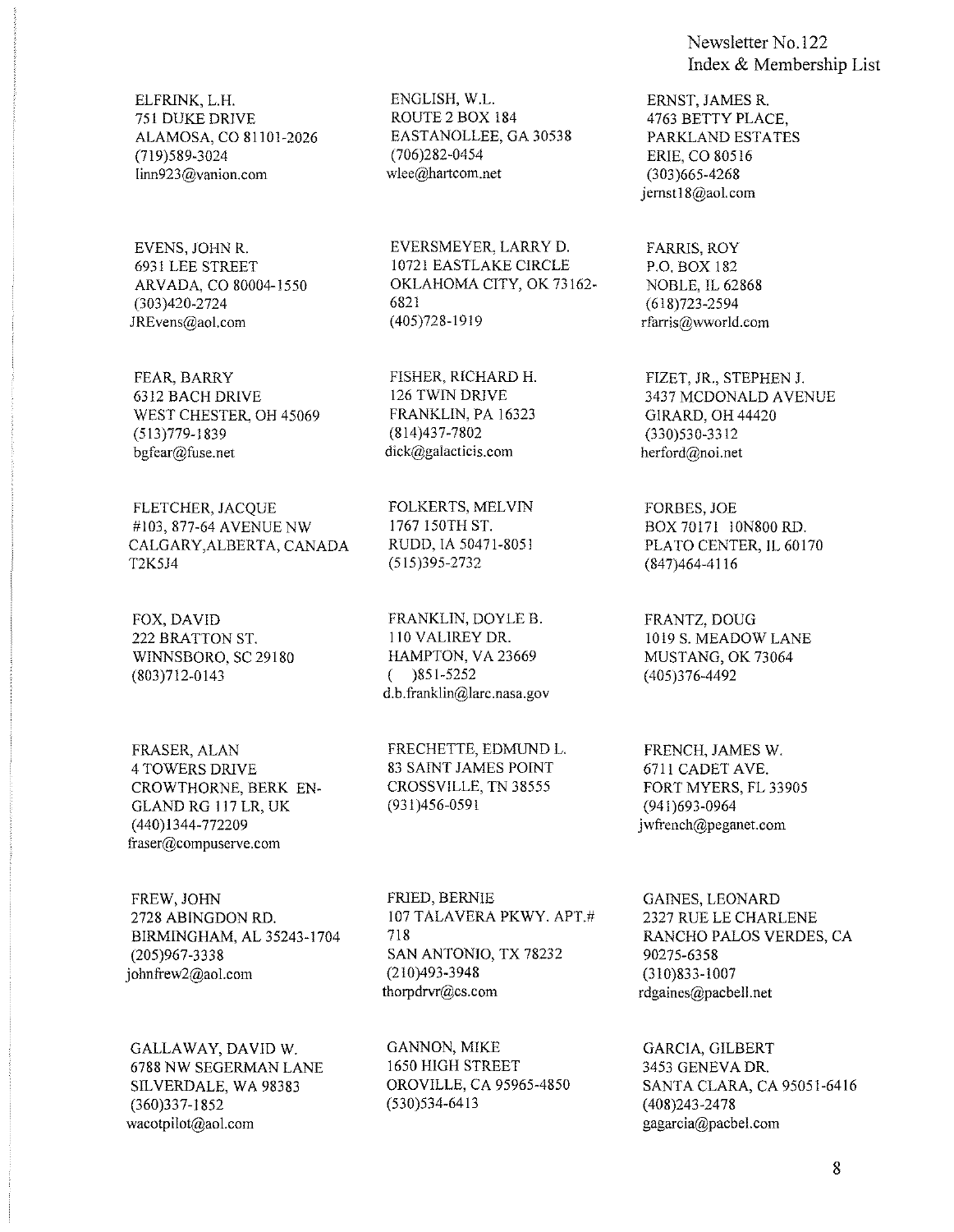GARDNER. WILLIAM R. 1210 VALLEY VIEW WESLACO, TX 78596-5618

GIFFIN, WALT C. 419 S. FAIRWAY DRIVE PUEBLO WEST, CO 81007 (719)547-2906 flygiffin@att.net

GINN, ANTHONY 4400 STETSON AVE. ROSAMOND, CA 93560 (661 )256-4829

GOFF, DAVID V. 3442 PUTNAM ROAD ST. AUGUSTINE, FL 32086-6410 (904)797-6046 dave@bestnetpc.com

GOSS,MARK 2015 71st AVE. S. E. EVERETT, WA 98205 (425)334-7226 **markgoss@nwlink.com** 

GREEN, GARY 9111 BELLECHASE RD. GRANBURY, TX 76049 (817)579-1995 **ggreen@itexas.net** 

HAAS, JOSEPH F. 19919 JOANN ST. DETROIT, MI 48205-1743 (313)526-5715

HARDING, HAROLD 8007 SILVER FIR HOUSTON, TX 77095 (281 )859-9286 hharding@ymcahouston.org GAUTHIER, JOE 9 KOWAL DRlVE CROMWELL, CT 06416 (860)635-4058 n22607@aoLcom

GILES, LEO 205 OAKMOUNT DR. PEACHTREE CITY, GA 30269 (770)487-1295 gilesleo@hotmail.com

GINN, HOWARD 2540 PIPER AVE. CAMP VERDE, AZ 86322 (928)567-0490 ginner@kachina.net

GOLIEN, DONALD 16 MT. VIEW CIRCLE CLARKSVILLE, AR 72830 (501)754-3122

GRAHN, JIM 4315 NORTH TIOGA WAY LAS VEGAS, NV 89129 (702)658-3869 chaos72@earthlink.net

GREEN, IVAN 2 QUERCUS GROVE RD. RISING SUN, IN 47040 (812)594-9992 **cgreen@venus.net** 

HALL, BARRY 879 ECTOR CHASE NW KENNESAW, GA 30152 (678)290-6630

HARRISON, BEN M. 11211 KELLY RD. N.£. CARNATION, WA 98014 (206)788-5074

GELLER, SCOTT 29 BARKLEY CIRCLE FT. MYERS, FL 33907 (941 )482-7991

GINDL,FRED 5515 TREMAINE RD. MILTON, ONTARIO, CANADA L9T 2X5 (905)876-2038

GINN, SCOTT 7536 JENKIN PL. COLORADO SPRINGS, CO 80919 (7 I 9)592-1199 saginn@juno.com

GONZALEZ, PETE 1318 SERVER DR. COLORADO SPRINGS, CO 80910-2035 (719)634-6358 pddgonz@peoplepc.com

GRAY, VAN D. 116 FLINTROCK RD. HEWITT, TX 76643 (254)666-2128

GREEN, WENDALL 141 FM 1830 W. ARGYLE, TX 76226 (940)455-2463

HANNA, BROOKS P.O. BOX 160450 BIG SKY, MT 59716 (406)995-7989 hannaatbigsky@hotmaiLcom

HARTMAIER, ROBERT 8 HOLLY ROAD MONROE TWP, NJ 08831-9670 (732)521-3069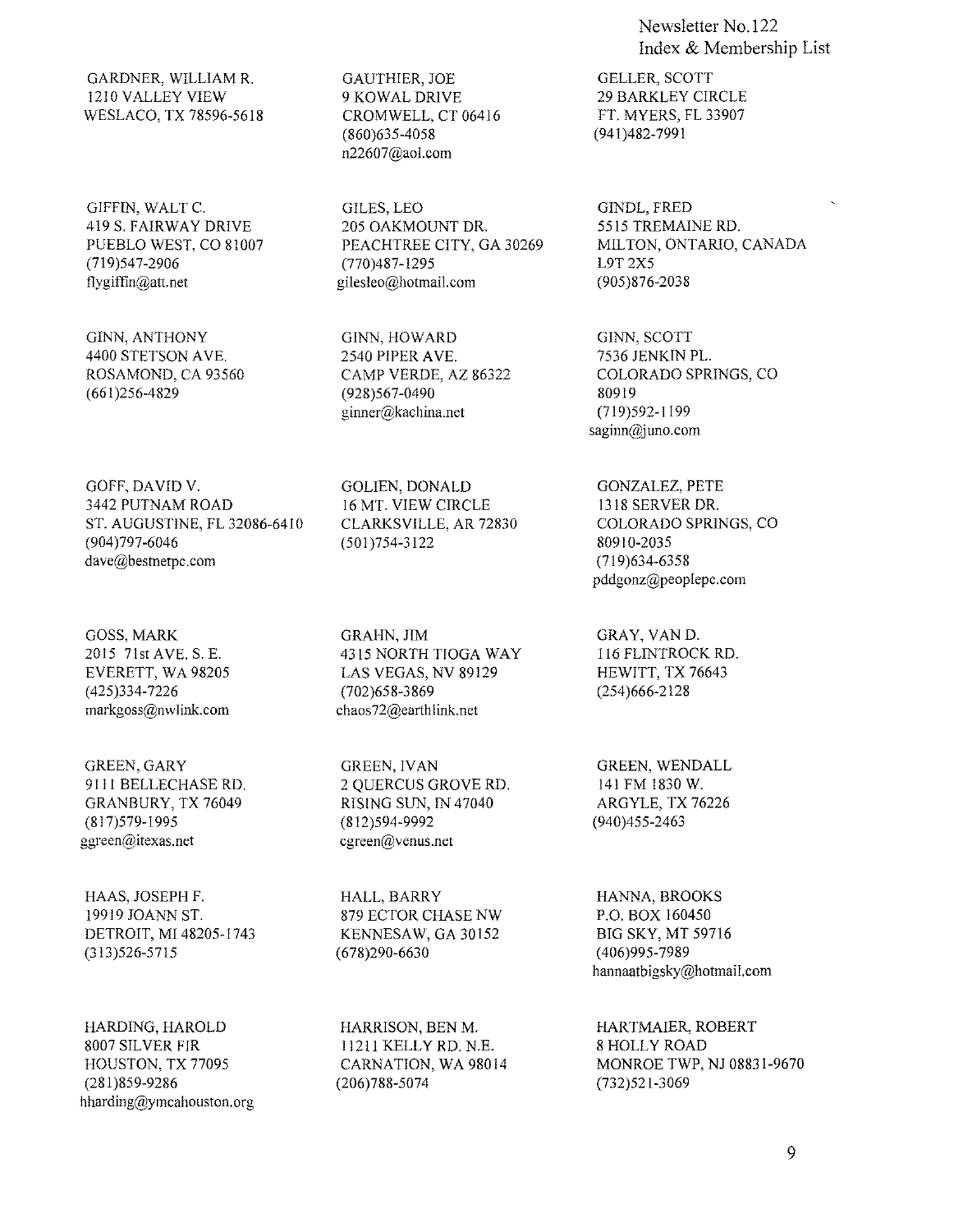HENDRICKS, CECIL G. HENSON, BUDDY HENTHORN, TOM

DOVER, DE 19901-1551 WIMBERLEY, TX 78676 LAKELAND, I<br>(302)674-5102 (512)847-3674 (863)646-3466 (302)674-5102 (512)847-3674<br>
hh@prodigy.net

HOCKENBROCK, JAMES HOOVER, CHARLES HOPKINS, CURTIS (717)667-2790 (651)489-4316<br>hockey@acsworld.net

HOUSEMAN, DEAN HULL, JACK W. HUNT, WALLACE G.<br>
RR 1 BOX 183 B PLO, BOX 100 1658 PLAZA DR. RR 1 BOX 183 B<br>
P.O. BOX 100 1658 PLAZA DR.<br>
HLIE GRASS. IA 52726 ROCKFORD, IL 6 MILLERSVILLE, MO 63766 BLUE GRASS, IA 52726 ROCKFORD, IL 61108-6949<br>
(573)238-3311 (319)381-4072 (815)332-4708 houseman@clas.net tI8wdh@aol.com ti8wdh@aol.com

thomas.a.hunter@att.net

JACKSON, CORY JAEGER, BOB JANZEN, BYRON<br>14410 E. 1325th AVE. RT 18 ROX 18768 1767 SOMERSET 14410 E. 1325th AVE. RT 18 BOX 18768 1767 SOMERSET LANE NEWTON, IL 62448 LAKE CITY, FL 32025 REDLANDS, CA 92374 cjjackson@psbnewton.com n5533g@yahoo.com

HAWLEY, STEVE HAYES, GERALD L. HAYES, RON<br>1285 W. PAINTBRUSH PL. 1349 SEELEY CIRCLE N W 3050 N.W. MIZE ROAD 1285 W. PAINTBRUSH PL. 1349 SEELEY CIRCLE, N.W.<br>TUCSON, AZ 85704 PALM BAY. FL 32907 TUCSON, AZ 85704 PALM BAY, FL 32907 BLUE SPRINGS, MO 64015<br>(520)887-4270 (321)951-3620 (816)224-3828 (321)951-3620

YELM, WA 98597-9436 GREEN COVE SPRINGS, FL<br>(360)458-5799 (30043) (360)458-5799 **32043** (650)964-3236 cfan.hendricks@worlnet.att.net (904)284-4967 henthomte@worldnet.att.net

193 FAWN ROAD 985 ALBEMARLE 11537 JESSICA LANE<br>REEDSVILLE, PA 17084 ST. PAUL. MN 55117-5145 LAKESIDE, CA 92040 REEDSVILLE, PA 17084 ST. PAUL, MN 55117-5145 LAKESIDE, C.<br>(717)667-2790 (651)489-4316 (619)561-7119

(319)381-4072

HUNTER, TOM HYMEN, ELMER HYMEN, WILLIAM E.<br>549 ROSE LN. APT 136 CENTER STREET 93 SNYDER AVE. 549 ROSE LN. APT 136CENTERSTREET 93 SNYDER AVE. MIDLAND PARK, NJ 07432 (805)227 -44 70 (201)444-7432 (201)934-0060

(386)365-7033 (909)794-8742<br>15533g@vahoo.com n89bj@aol.com

JENKINS, AIRPORT JOHNSON, DOUG JONES, RICHARD BOX 14 149 WIMBERLY WAY 8703 OAKLAND CT.<br>WYOMING, DE 19934 POWDER SPRINGS. GA 30127 GRANDBURY, TX 76049 WYOMING, DE 19934 POWDER SPRINGS, GA 30127 GRANDBURY, TX 76049 (770)489-2888 (817)279-6483<br>dniohn@mindspring.com rickflyj@peoplepc.com dnjohn@mindspring.com

Newsletter No.122 Index & Membership List

rohayes@worldnet.att.net

9510 LONGMIRE CT. SE 5255 AIRPARK LOOP W. 13161 SUN MORAVE.

HESTERBERG, NORBERT HIDALGO, JAMES HIGHLEY, JR., ROBERT W.<br>243 DYKE BRANCH RD. 45 LA BUENA VISTA 2919 DEERBROOK DR. 243 DYKE BRANCH RD. 45 LA BUENA VISTA 2919 DEERBROOK DR. n711sh@aol.com

curtishopkins@yahoo.com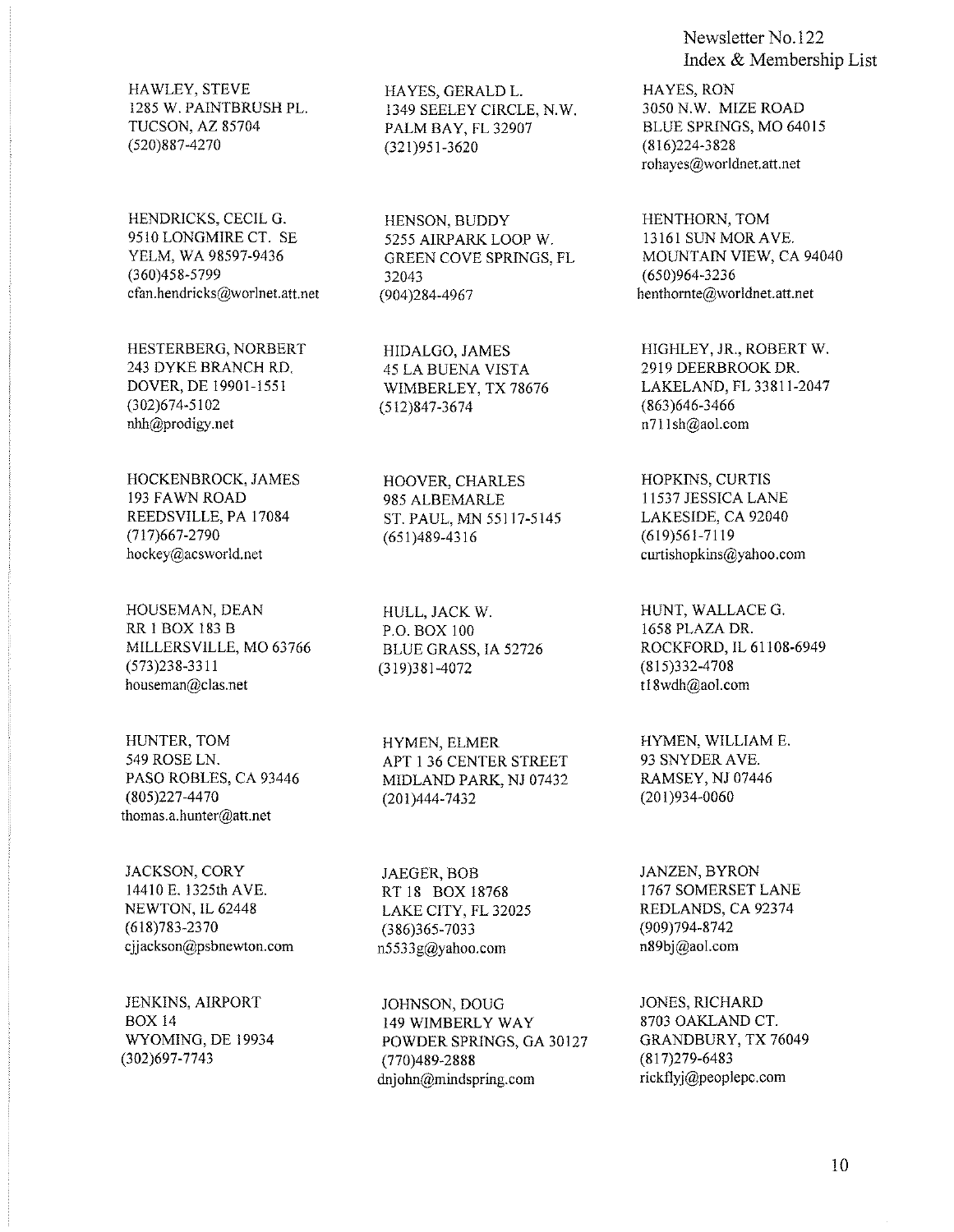KARIBIAN. HURANT 12940 PARK WAY PANAMA CITY, FL 32404-2824 (904)874-1586 hkariban@yahoo.com

KERNS, TOM 7033 AUTUMN TERRACE EDEN PRAIRIE, MN 55346 (952)934-6833 n 1 Otk@aol.com

KEYT, RICHARD 9608 TAXIWAY DR. GRANBURY, TX 76049-4452 (817)279-7590 flykeyyts@wwdb.org

KIRKHAM, JACK 22 SOUTHDALE RD. WARRINGTON, ENGLAND WA<sub>13HL</sub> 44-1925-817110 jack.kirkham@cwctv.net

KOlTER, BOB 152 BRANBURY RD. BRANTFORT, ONTARIO, CANADA N3P 1C5

LAUFF JR., SAMUEL 9057 S. E. 72nd AVE. OCALA, FL 34472 (352)817-6969 sauaff@aol.com

LECOUNT, GAYLE 407 MILL ST. GEORGETOWN, IL 61846 (217)662-6532

LEVI, JONATHAN 3110 VISTA DEL RIO FALLBROOK, CA 92028 (760)728-8572 1evi@tality.com

KELSEY, BILL P.O. BOX 2350 CHINO, CA 91708-2350 (909)627-4490 wfke1sey@avcomco.com

KERR,JOHN 10724 ESMERALDAS DR. SAN DIEGO, CA 92124 (858)268-4448 jkerr56051@aol.com

KING, BOB 8311 ORA BELLE LANE EL CAJON, CA 92021 (619)561-6683 bobking-9@cox.net

KNAPP, ED P.O. BOX 1096 GENEVA, FL 32732 (407)349-0184 e.knapp@gte.net

KROUPA, JOSEPH L. 1634 TUCKER LN. ENCINITAS, CA 92024-2924 (760)941-1867 krpupaj1@yahoo.com

LAYTON, EDWIN H. 623 GREAT COVE RD WARFORDSBURG, PA 17267- 9005 (717)294-3892 edandal@nh.net

LEHMAN, PAUL G. 517 N. CLARK STREET MAYVILLE, WI 53050-1008 (920)387-2285

LEWIS, NEIL R. 27844 N. CYPRESS RD. CANTON, IL 61520 (309)647-7196 nrjaml@aoLcom

KENTON, JACK 835 DUNE ST. EL SEGUNDO, CA 90245 (310)322-8098 bd655@lafn.org

KEY, PHIL 5313 63rd ST. SACRAMENTO, CA 95820-5811 (916)455-1223

KING, TOM 501 BENT CREEKTRAIL KERNERSVILLE, NC 27284 (336)992-9214 waldoking@aol.com

KNAPP, GARY D. 39808 CALLE LOMITA GREEN VALLEY, CA 91350 (805)268-0463

LANCY, JAMES 12121 RlDGEPOINT CT. WICHITA, KS 67235-9745  $($  )722-6191

LEBRON, LUIS 44559 OVERLAND AVE. LANCASTER, CA 93536

LESKO, GERALD 19 JOHNSON STREET BINGHAMTON, NY 13905 (607)797-7589 jerry.lesko@lmco.com

LIPOVSKY, LARRY P.O. BOX 796 GIG HARBOR, WA 98335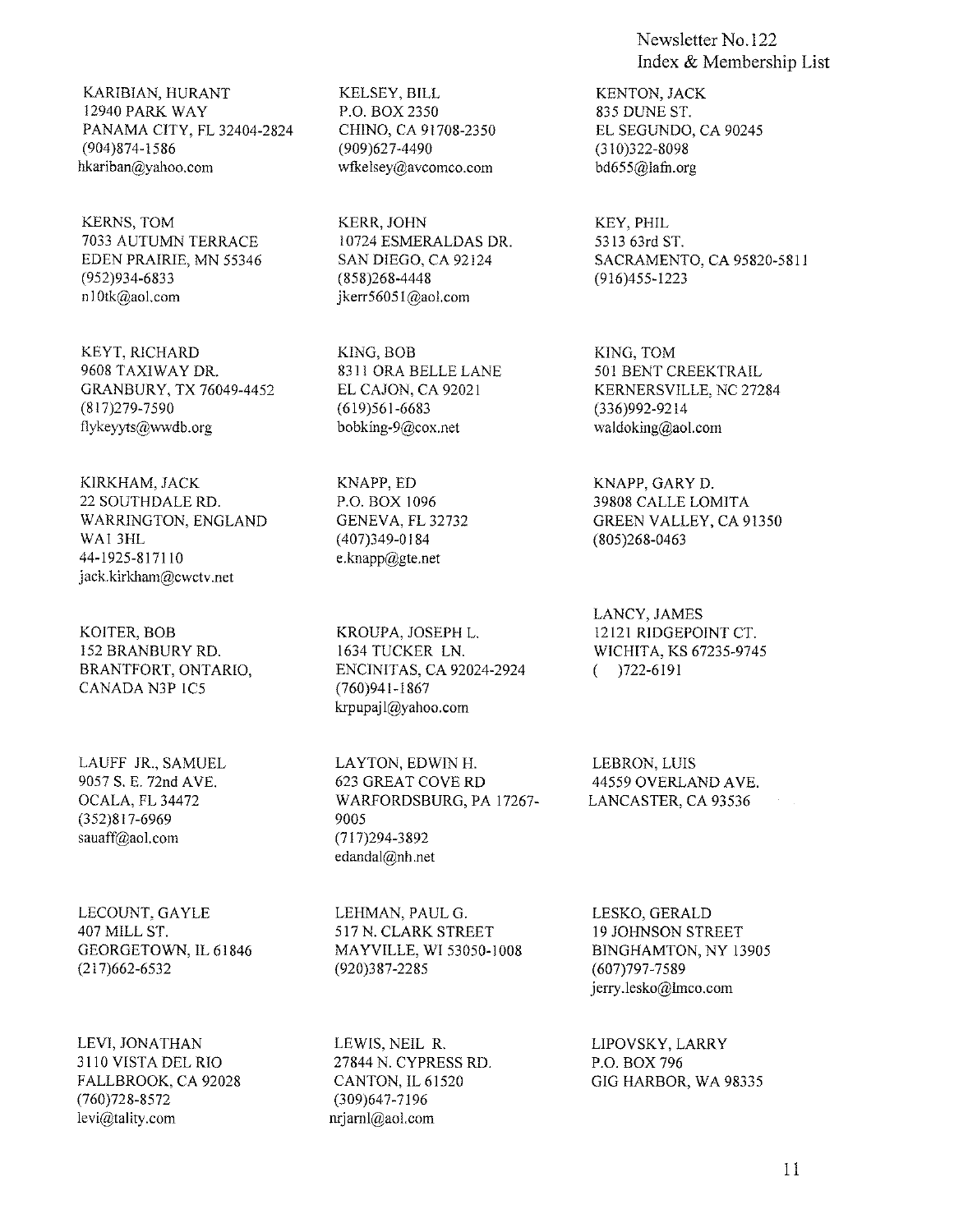LITTWIN. CHARLES 37 MACON DRIVE ROCHESTER, NY 14623 (585)756-0772 chas4949@rochester.rr.com

LUNDAHL, ERIC 401 MEDIOAVE. HALF MOON BAY, CA 94019 (415)726-6493

MACDONALD, JOHN J. 54 WOLCOTT ST. MEDFORD, MA 02155 (617)391-1950

> MARSON, RICHARD 6620 EAST 8TH AVE.

> LOWE, JOSEPH S. 26910 KALMIA AVE.

(909)242-0220 jos1owe@earthlink.net

1914

MORENO VALLEY, CA 92555-

MAHON, ROSS 10601 N.E. 57TH ST. KIRKLAND, WA 98033 (425)827-2493

MASON, ED 21 TOWN COMMON ROAD FAIRLEE, VT 05045 (802)333-9330 edmason@valley.net

MAYNARD, JEFF PO BOX 85 THE ROCK, GA 30285 labbair@earthlink.net

MIDDLETON, RAY M. 8024 JERRYLEE DR. NORFOLK, VA23518 (757)587-2669

MILLER, PARKER 318 GREEN OAKS DR. LEAGUE CITY, TX 77573-1772 (281)338-0441

MOORE, JOHN 301 HILLCREST AVE. BALLINGER, TX 76821 (915)365-3968

ANCHORAGE, AK 99504-1718 (907)274-4333 rmarson@hk.net

MASON, TIM P.O. BOX 164 DIETERICH, IL 62424 (2 I 7)925-5523 tmason@mmtcnet.com

MEDAN, ROY 17700 AVALON BL. #353 CARSON, CA 90746 (310)327-0251

MILBERGER, L.R. 5240 PALM AVE. SACRAMENTO, CA 95841-2253 patchwest@aol.com

MITCHELL, LARRY P.O. BOX 913 PLEASANTON, CA 94566 (925)426-1714

MORGAN, KEN 9110 BELLECHASE RD. GRANBURY, TX 76049 (817)578-3646 kjmorgangrandbury.com

LUDTKE, ED 722 WEST 23rd. STREET SIOUX FALLS, SD 57105 (605)361-2301

MACMICHAEL, PAUL 4222 JUNIPER DR. W. UNIVERSITY PLACE, WA 98466-1528 (253 )566-1971 copterplt@juno.com

MASON, BEN P.O. BOX 1322 EFFINGHAM, IL 62401

MAULDIN, DEAN 21403 LAKEFRONT DRIVE LAGO VISTA, TX 78645 (512)267-3519

MICKELSEN, HARVEY P. 19702 N. DESERT SONG WAY SURPRISE, AZ 85374 (623)544-0373 hpmjn@cox.net

MILLER, JEFF 97 HEILMAN AVE. LAKE RONKONKOMA, NY 11779-2140

MNICH II, WILLIAM 6598 153rd AVE. SE BELLEVUE, WA 98006 wrminch@earthlink.net

MORRIS, MILES P.O. BOX 63 OROVADA, NV 89425 (775)272-3437 mkmmorris@hotmail.com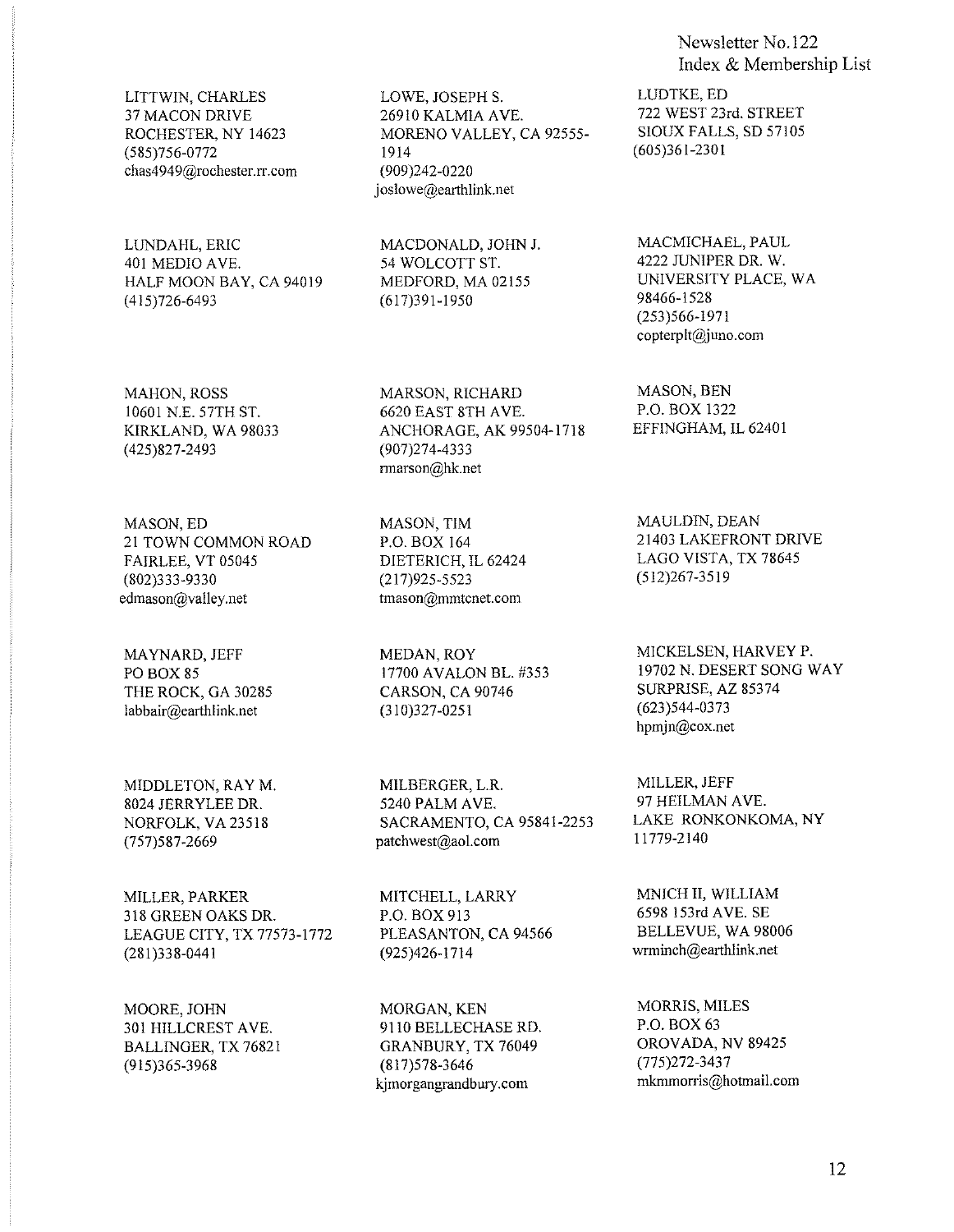SCAGGS. DWIGHT 3182 WESTBORO RD. BLANCHESTER, OH 45107-9506 (937)783-2241

SCHISCHKA, TONY 17 BOBMIN TERRACE CAMBORNE PLIMMERTON, NEW ZEALAND tonyviv@xtra.com.nz

SEATS, FRANK 390 SPRINGDALE DRIVE BRISTOL, TN 37620 (423)878-3872 fseats@3wave.com

SHEETZ, JERRY 3566 SABAL SPRINGS BLVD.. FT. MYERS, FL 33917 (941 )731-9990 jcsheetz@yahoo.com

SILVA, LAWRENCE 281 E. BROADWAY ATWATER, CA 95301-4574 (209)357-2736 seslr@aol.com

SLOAN, JR., GENE H. 412 LILLARD ROAD MURFEESBORO, TN 37130 (615)893-2152 tsloan@mtsu.edu

SNELL, GRAHAM 110 RIND ROAD ALICE RIVER, OLD, AUSTRA-LIA 4817 (074)725-3533 **norcon@austarnet.com.au** 

STEIGINGA, HENRY 45528 NEW TREE LANCASTER, CA 93534-1457 (805)942-3046

STOYSICH, CLAUDE 5911 S. ST. OMAHA, NE 68117 (402)734-0513 t18erpilot@aol.com

SHARP, RICHARD 2258 WOODBINE DR. DECATUR, IL 62526 (217)423-9869 rsharp85ft@aol.com

SHEWALTER, NICHOLAS 9348 LYTLE ROAD LENNON, MI 48449 (989)288-0970

SKILLMAN, LEE 5115 FAIRFIELD DR. LAKELAND, FL 33811 (863)648-4115

SMALLWOOD, MARION RT. 2 BOX 327 LOWELL, AR 72745-9301 (479)756-6565 watchwolf@earthlink.net

SNELSON, RICHARD RT.3 BOX 295 CLINTON, IL 61727 (217)935-4215 rsnelson@bwsys.net

STEPHENS, HAL 1390 BROADWAY ST. B144 PLACERVILLE, CA 95667-5918 (530)295-1867 aerohal@inforum.net

STREHLE, GARY 15435 TILDEN STREET SAN LEANDRO, CA 94579 (510)654-1497

SCOLA, BEN 315 W. HAVEN DR. ARLINGTON HEIGHTS, IL 60005-3618 (708)437-7153 btscola@aol.com

SHEELY, CRAIG HC 64 BOX 8021 KETCHUM, ID 83340 (208)725-5876

SHINN, DOUGLAS 2806 S. PENNISULA DR. DAYTONA BEACH, FL 32118 (386)255-7790 boatpeople@bluewaterboat.com

SLAGLE, BOB 39 ROBIN HOOD LN. CLUTE, TX 77531 (979)265-2350

SMITH, MATT 600 W.MILLS CRESTON, IA 50801 (515)782-5441 matts@mddc.com

SPRINGER, DALE RT# 4 B0X261 INDEPENDENCE, KS 67301 (620)331-4036 dspringer@terraworld.net

STINE, DR. SCOTT 609 GROUSELAND DRIVE VINCENES, IN 47591 (812)886-3958 stine99@aol.com

STRICKENBERGER, JIM 4344 GEM COURT ERIE, PA 16504 (814)825-2918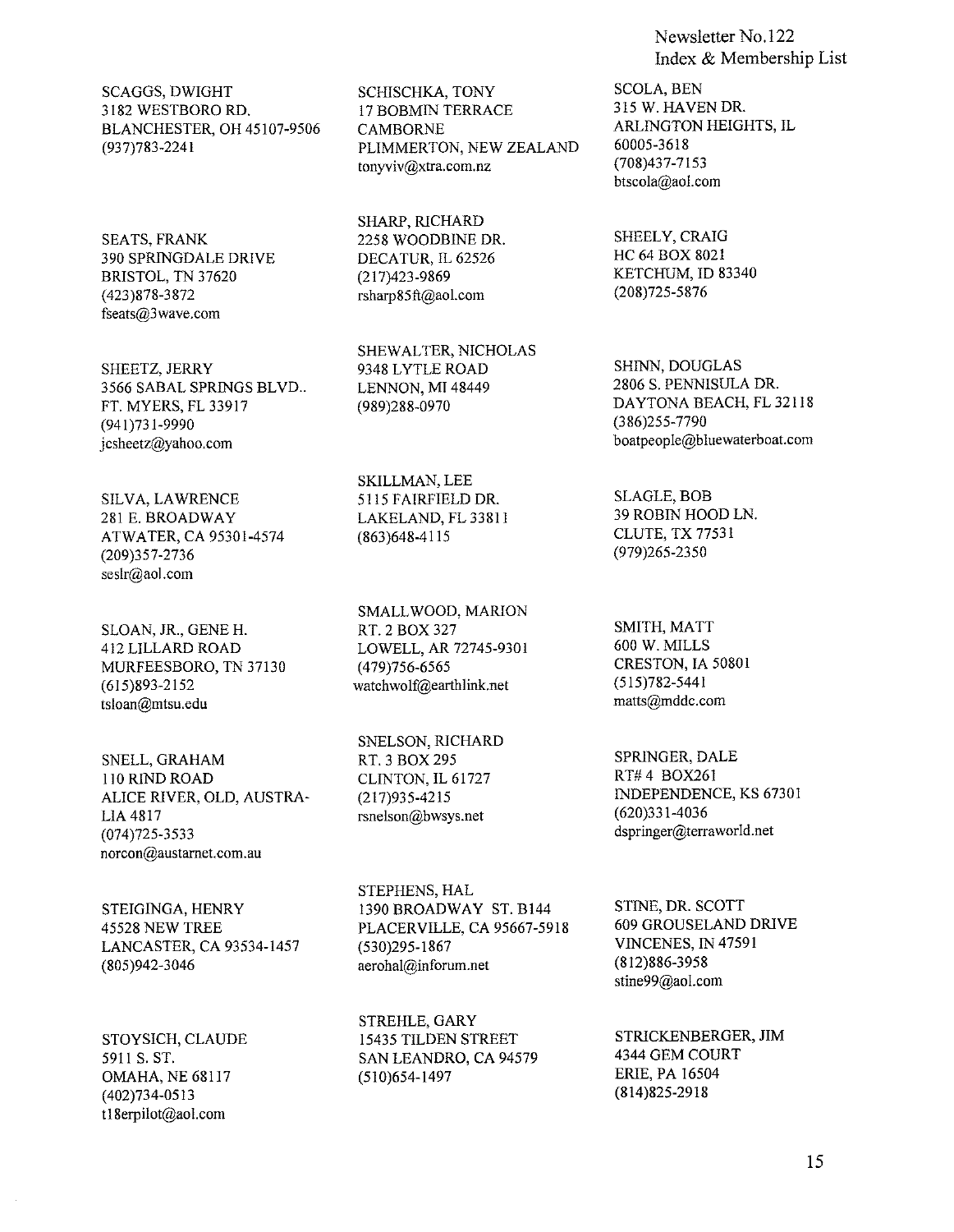STUART. JAMES 44619 S. HERITAGE PALMS DR. INDIO, CA 92201-2740 (760)360-7840 t-18man@aol.com

SWIFT, PATRICK D. 17934 - 59TH AVE. NE #24 ARLINGTON, WA 98223

THALMAN, BERNARD 2912 OLD GLENVIEW RD. WILMETTE, IL 60091 (847)251-6958

SULLIVAN, FLORAN P. 11355 36TH PLACE N. PLYMOUTH, MN 55441 (763)559-0767

TAYLOR, DAVID 215 WORTHINGTON LANE WARNER ROBINS, GA 31088 (478)953-7402 david@hom.net

THOMPSON, TOM 2613 KONYNENBURG LN. MODESTO, CA 95356 (209)575-9554 thompson23@sbcglobal.net

TINDELL, JERRY 462 CREEK CHURCH RD. PANSEY, AL 36370 (334)899-5971 jerry linda@graceba.net

TORBETT, EDWIN 1700 N. MAIN ST. SYCAMORE, IL 60178-8633 (815)895-3888 edtorbett@earthlink.net

TURNER, GENE 140 PRIVATE ROAD 7002 WILLS POINT, TX 75169 (903)896-2011 brt540@msn.com

UNDERWOOD, HAL 43729 HOME PLACE DR. LANCASTER, CA 93536-5895 halcorol@antelecom.net

WALEN, RICHARD 4802 HOMERDALE AVE. TOLEDO, OH 43623 (419)841-6513

TOMAINE, JAMES J. 6 NEWBERRY DRJVE ENDICOTT, NY 13760-4322 (607)785-2316 jitomaine@aol.com

TRAMPE, KEN 198 LEWIS RD. SLOCOMB, AL 36375 (334)588-0607

ULLRICH,ED 23850 - 43rd AVE. S. KENT, WA 98032 (206)878-3062 erullrich@msn.com

VAIL, STEVE 1473 SHELTER ROCK ROAD ORLANDO, FL 32835 (407)532-4975 savail2earthlink.net

WARREN, JACK 522 PINELLAS BAYWAY #203 TIERRA VERDE, FL 33715 (727)864-2354 jwarren l@tampabay.rr.com

SULLIVAN, JOHN R. P.O. BOX551 CHESTERTOWN, NY 12817 (518)494-3292 sullivan@netheaven.com

TAYLOR, DONALD P. 550 W. GREENWAY DR. AJO, AZ 85321-2713 (602)387-6736

TILLEY, RAYMOND F. 56 BALD HILL RD LAUNCESTON, TASMANIA AUSTRALIA 7250 63319661 gtilley@tassie.com.au

TOMIKOSHI, WESLEY 2449 PARK ROSE AVE. DUARTE, CA 91010 (626)303-3477

TRUSTY, LYLE 1665 NEWGROVE WEST LANCASTER, CA 93534 (661)949-1131 dadtrusty@aol.com

UNDERWOOD, BRJAN 38335 COUNTY ROAD 4 WINDOM, MN 56101-3231 (507)831-5995 kimbrian@connect.com

VAN DORPE, GEORGE 2661 S. SABLE WAY AURORA, CO 80014-2448 (303)751-9657

WELCH, C.K. 13315 HERRJCK AVE. SYLMAR, CA 91342-1221 (818)362-7305 keithbob l@msn.com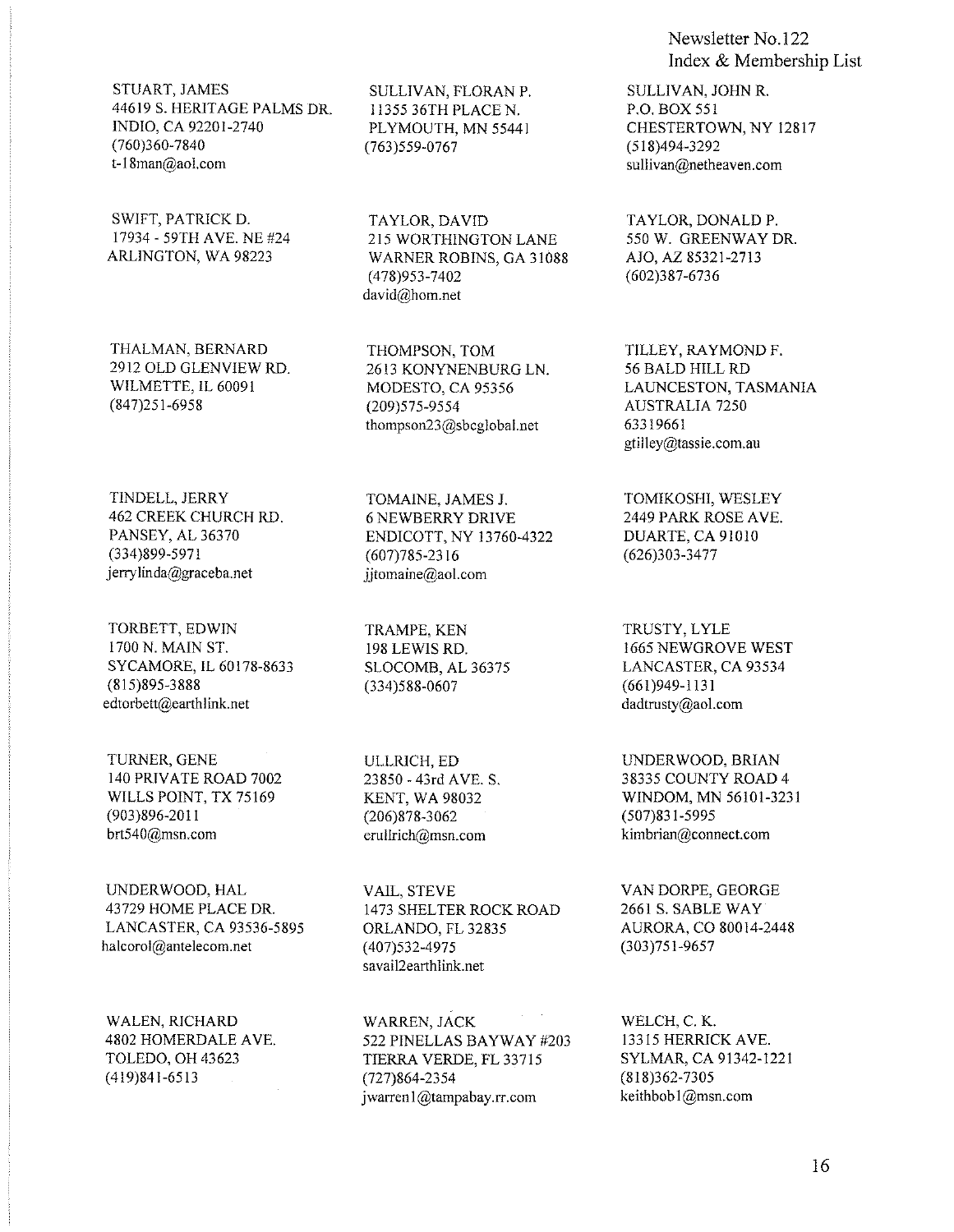WHEELER. HARRY 545 OCEAN BLVD. HAMPTON, NH 03842 (603)926-1813 wheelergh@attbi.com

WILLIAMS, BILL 2826 DEERBROOK DR. LAKELAND, FL 33811 (941 )648- 1069

WITKO, MIKOLAJ R.R. 2 S 1065 BROCK CONC 10 SUNDERLAND, ONT, CANADA LOC lHO *«705)357-3906*  mwitko@accel.net

WOOD, BOB 926 WESTMONT DR. HOUSTON, TX *77015*  (713)453-6696 dwood@hal-pc.org

WHETZEL, LAWRENCE 17754 VILLA MOURA DR. POWAY, CA *92064*  (858)673-2035 lamztl8@aol.com

WILLIAMS, TED 640 STREET *RT.* 314, RD# 12 MANSFIELD, OH 44903  $( )529 - 5487$ 

WOLFE, DANIEL L. 860 WILKERSON RD. FAIRBORN, OH 45324-9610 (513)864-2781 airlobo@aol.com

WORTH, TOM 2920 86TH AVE. E. EDGEWOOD, WA 98371 (252)922-0137 wacon@att.net

WHITE, DAVE 6154 126TH AVE. N. SUITE E LARGO, FL 33773

WILSON, MARK 3301 LINNET RD. LOUISVILLE, KY 40213 (502)634-1739

WOLHAUPTER, JAMES 655 NE BURNETT # 2 McMINNVILLE, OR 97128-8158 (503)472-9473 rotortime@aol.com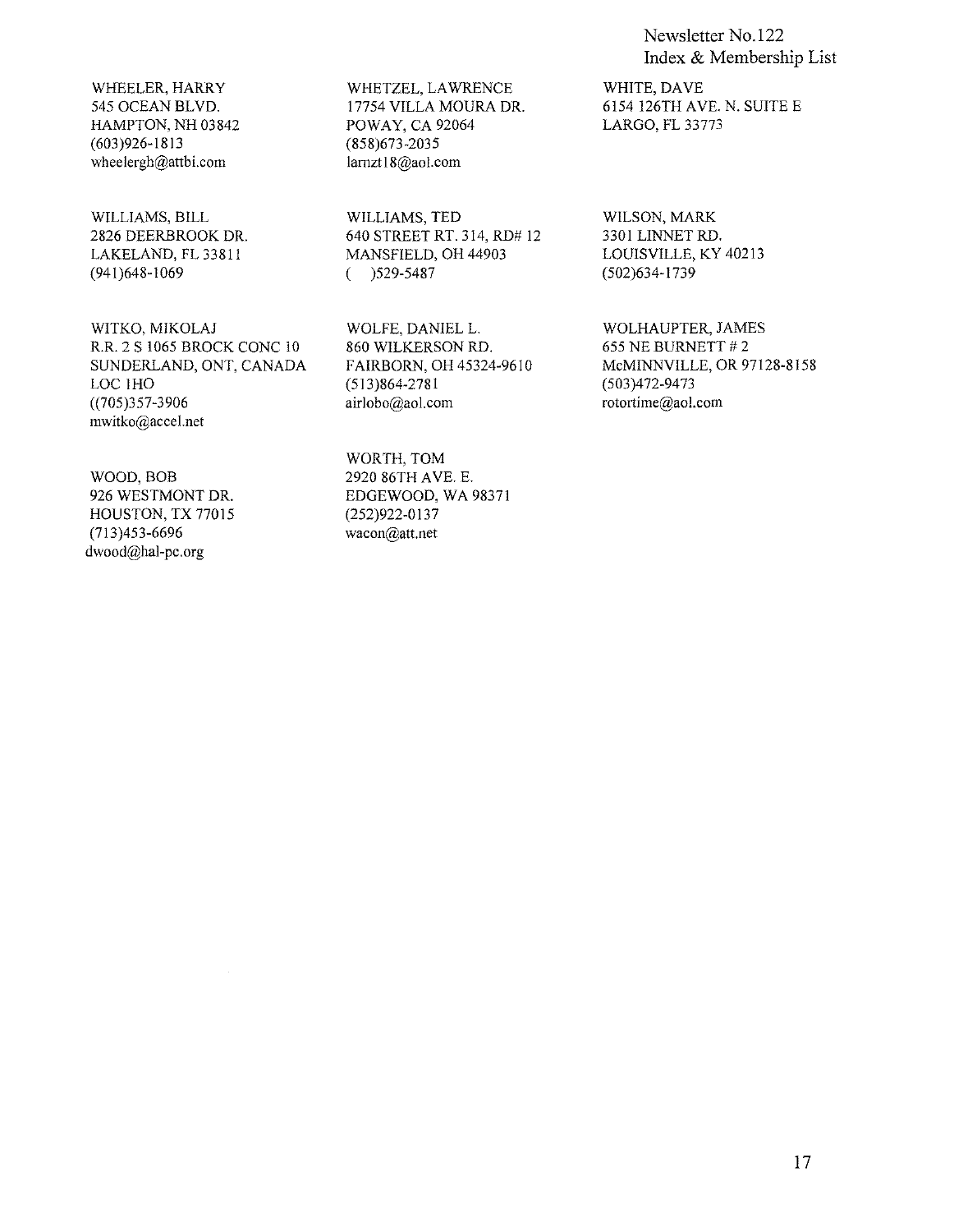#### **o**

0-290 ENGINE -18.3 V.G., 19.2.3, 21.7, 22.5, 25.6, 27.7, 28.6.8, 31.5 V.G., 32.3.7.8, 33.1.4.6, 37.5, 42.5 51.14, 52.2A, 54.2B.12A, 56.14A.20A, 61.19, 62.1, 66.14.16, 74.4.5, 77.8, 90.8, 95.11 97.6, 100.5  $OIL-35.5$ OIL, BREATHER - 18.6, 28.6, 54.18A.15B, 59.30, 82.17, 86.15, 117.17 OIL, CANNING-76.13 OIL, COOLING - 18.5, 19.2, 25.6, 26.5, 54.1.1A, 56.9B, 65.16, 70.3, 73.17, 97.3, 98.15, 117.15.16 OIL, FILTER-18.5, 26.5, 35.5, 65.16, 7.03, 73.17,117.14.15 OIL, PRESSURE - 19.2, 56.7B OIL, RECOVERY SYSTEM - 54.18A.18B, 82.17, 86.15, 90.14 OIL, SEAL RETAINER- 28.6,32.4,82.17,86.15,90.14, 100.15 OIL, SEPERATOR-I00.14 OIL, TEMP-117.15.16 OPERATING MANUAL - 79.9, 80.4 OUTER WING, BUILDUP - 39.8,41.4,45.16, 50.3A, 62.5, 67.4, 69.5, 71.22

#### ${\bf P}$

PAINTING - 24.2, 28.3, 31.8, 32.1. 38.5.8, 41.4, 44.9, 47.16, 52.13A.13B, 62.7, 75.12, 78.19, 79.19, 85.12, 86.7,97.4, 100.17,102.8,105.10 PANTS, WHEEL-25.5, 52.13, 104.18 PARTS, SUPPLIERS-95.15, 98.6.8.18,100.3.4,13.13 PEDALS (BRAKE &RUDDER) - 1.22, 104.8 PERFORMANCE-21.4, 30.2, 31.3, 33.3, 34.7, 35.10, 38.3, 39.5, 40.3, 44.4, 62.9.17, 63.27, 76.15, 79.16 91.4,100.17,104.8 PITOT, TUBE - 19.3, 24.2, 29.6, 37.2, 57.4, 59.26, 66.19, 73.6, 91.3, 105.9.10 *SEE "STATIC PRESSURE" ALSO*  PLANS, EXPLANATION - 33.2, 107.10 PLATE & RIV NUTS - 23.2, 26.8, 104.8 PLEXIGLASS - 31.8, 32.7, 36.1, 41.5, 43.5, 44.4, 60.6.9, 69.9, 93.12 POWER, LOSS-118.7.8.9.13 POWER PLANT (75%)-19.1 PREFLIGHT - 58.13, 79.20, 114.4, 115.12 PRESSURE, MANIFOLD - 84.7 PRESSURE, STATIC PORT - 91.9 *ALSO SEE STATIC PRESSURE AND PITOT TUBE*  PRESSURE, TIRE - 59.20  $PKIMER - 25.3$ PROFILE, WING - 90.5 PROPELLER, BALANCING - 43.2 PROPELLER, BOLT LOCK ASSY - 65.23 PROPELLER, EXTENSION - 88.13, 100.3 PROPELLER, FLANGE - 31 .6.9, 35.2, 40.6 PROPELLER, INSTALLATION - 35.2, 44.1, 47.18, 51.7A, 88.13, 105.11, 107.9 PROPELLER, TIP SPEED - 19.1 PROPELLERS - 14.5, 17.2, 21.1.5,26.4,27.7,28.4,29. 11,33.2,34.1,35.2.4.6,36.3,37.2.3.5.6, 38.1.2 40.1.6,41.6,42.3.5,43.1.2,44.1.6,46.3,47.12.18, 51.2, 58.3. 18A, 63.17,65.2.13.25.26 66.8,67.11,68.9,69.16,70.3,71.25,73.5,75.3.4, 76.3, 80.6.12, 82.3, 88.13,97.2.12 98.11.17,99.12,100.14,101.8,103.16,107.6.9, 108.5, 117.4.7.8.9

P.V.C. VALVE-I04.9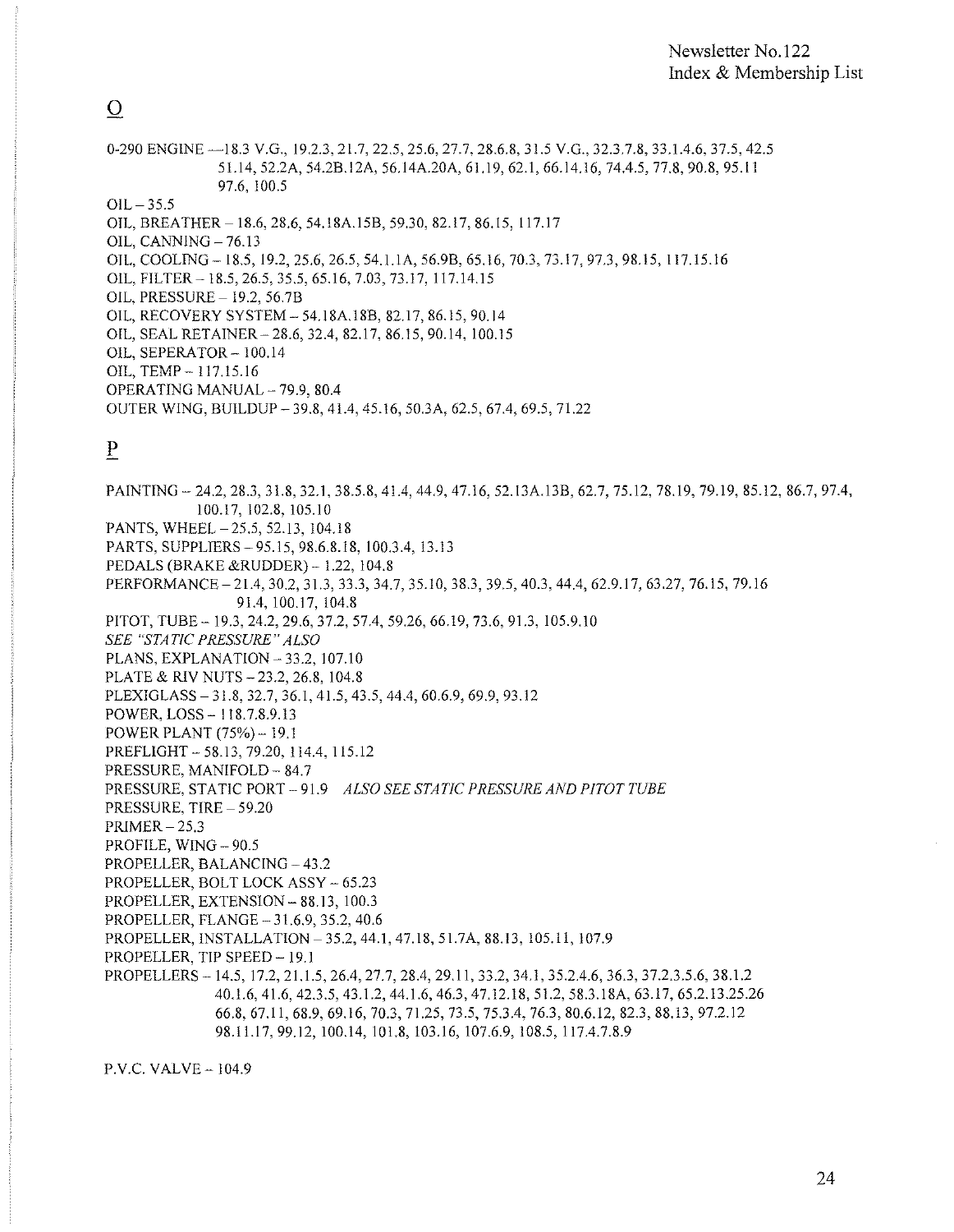R

RADIO, MIKE, HEADSET - 45.12, 54.9B.lOA, 73.18 RADIO, INTERFERENCE-119.13.14  $REAMING - 36.3$ REGULATOR (ELECTRIC) - 61.16, 72.9, 73.19, 75.16 RELAYS - 94.15.16 REPAIR CERTIFICATE - 90.12 RIB, FORM BLOCKS - 46.6.7, 51.2A, 65.22 RIB, FORMING -1.3.5,14.4,18.2,21.1,22.1.8,24.5,26.1,28.8,30.2,46.6.7, 51.2A RIB, LAYOUT -42.2, 46.6.7, 51.2A RIGGING -47.14,60.12,61.7,71.4.5, 56.9A, 93.3,104.6.7 RINGS (PISTON)  $-18.4$ RIV & PLATE NUTE - 23.2,26.8, *104.8*  RIVET, DIMPLING - 1.8.10.18.20.25,16.5,18.2,20.2,21.5.6,26.1,29.9,32.1, 38.3, 41.1, 44.2, 45.16 46.9,48.6, 52.18A, 60.19, 65.20, 67.19, 69.9,104.8 RIVET, REMOVAL - 20.3 RIVETS -101.10,14.4,17.4,20.3,24.5,30.2,28.9,33.2,38.3,29.9, 44.1.2.3, 48.6, 56. lOB, 109.8 RIVETS (POP) - 1.23, 13.4, 17.1.2, 18.2,20.3.4,24.10,26.5,28.9,32.7, 33.2,44.1, 109.8 RIVETING-25.12, 29.9,32.1,39.5,46.9,47.13,48.6, 52.18A, 56. lOB.I lA, 60.19, 65.20, 69.9, 84.6 ROD BOLTS (ENGINE) - 32.3 ROLL OVER  $BAR - 52.11B$ ROTARY FILE - 93.12 R.P.M. REDLINE-19.1, 27.3 RUDDER- 19.3,47.14,49.1.2.3.8, 52.13B, 54.13B, 69.9, 82.16,107.9,109.7 RUDDER, CABLES-33.1, 47.16, 53.8A, 54.13A, 78.7, 82.16,109.7.8 RUDDER. PEDALS - 50.4, 54.3A, 61.2.7.16.21.22, 62.6, 65.16, 66.9.15, 69.10.11,74.10

#### ${\bf S}$

S-18 (TRI-GEAR)- 117.13 SAFTEY, ISSUES - 112.4, 113.3.4.5.6, 114.3, 115.12, 116.6, 17.4, 119.11, 121.5.13  $SAFTEYING - 25.3.7$ SEAT, BACKS-35.9, 73.17 SEAT, BELTS - 33.2, 80.12 SEAT, CUSHIONS - 52.2A, 64.4, 65.15, 68.13, 69.11, 71.6, 72.12, 73.17 SEATS - 17.5,20.1,26.3.6, 35.9, 36.2, 47.4, 48.1,50.4, 52.2A.5B, 54.22B, 69.11, 73.17, 82.7 SENSOR BLOCK - 93.11 SERVICE TIPS - 41.1, 51.6A SHEET METAL, BRAKE - 17.4, 53.18A SHEET METAL, DRILL - 55.8B SHEET METAL, MAT. LIST - 1017 SKINS - 1.2.12, 15.7,22.8,23.6,26.6,47.14,49.8,50.3, 52.1A.5B.21A, 55. lOA, 56.20A, *62.20, 63.3*  64.12,76.12,78.15,90.10 SLIP JOINT, EXHAUST - 29.3, 37.9 SLIPPER TANK-47.7, 56.19A SOLENOIDS - 72.8, 114.6 SOUND PROOF (SEE NOISE RED) - 19.2,21.5,24.7,44.3,46.2, 61.7, 79.18, 93.17 SPARK PLUGS *-71.16.17.18,90.14*  SPAR, CAPS (C-WING)-47.9, *90.10*  SPINNERS - 16.3,24.6,25.26,31.9,47.18, 54.22A, 56.20A, 63.17, 65.2, 66.8, 67.11, 68.9, 69.16, 70.3, 71.25, 73.5, 75.3.4,76.3, 82.6 SPLINE CURVE - 1.24 SPEED (MANUEVERING) - 35.10 SPEED (MEASURED) - 40.4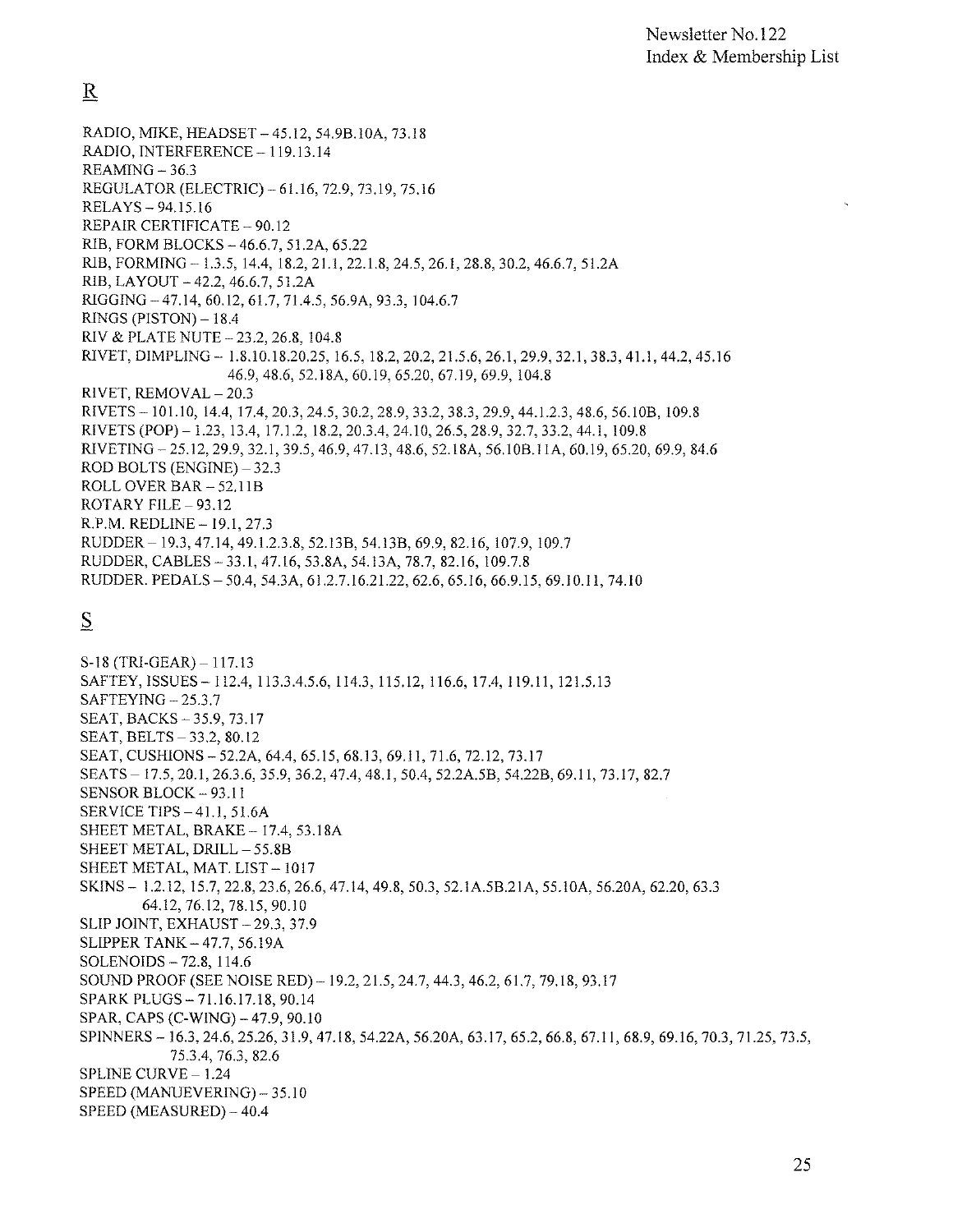SPRING, TAIL - 29.4, 61.2.20.21, 62.6, 66.13, 67.11,70.12,71.4, 74.10.11,98.16 STAB JACK SCREW INSP. OPENING- 52.9A.IIA STABILATOR-69.23, 47.14, 50.6, 82.16, 93.3.7.9.14,100.2,105.10 STALL, SPOILERS - 24.2,25.4.7.13,26.1,28.10,41.3, 49.4A, 61.4.5.6, 62.7, 81.14, 82.4, 91.12, 93.16 96.4, 104.3 STALLS/SPINS - 24.2,27.10, 49.4A, 59.27, 61.4.5.6, 62.7, 82.4, 85.14, 104.3.4, 109.8, 115.5.6 STARTER/STARTER DRIVE - 82.3, 84.9, 115.8 STARTER, SOLENOID-82.3, 114.6 STATIC, PRESSURE-19.3, 44.4, 61.5, 91.9,100.17,102.4,105.10 STATIC, PRESSURE, PORT -19.3, 44.4,61.5,91.9,100.17,102.4,105.10 STIFFNERS-71.8, 90.10, 99.10 STRAKES -49.4A, 50.2, 58.6 STROBE, LIGHTS - 67.17 STROKE, BORE  $& H.P. - 34.1$ SUPPLIERS, PARTS - 95.15,98.6.7.8.18,100.3.4,101.16,113.13 SWITCHES - 73.15, 94.15.16

#### T

T-18-60.8, 83.3, 85.14, 94.17, 98.1,100.3,105.5 T-18, WEBSITE/THORPLIST - 112.17, 113.6.13.14.15.16.17.18, 114.15.16.17.18, 115.2, 116.2.18, 117.2 119.2.3 TAB, ARM - 93.3 TACH, CHECK - 59.29 TAILPIPE, DRAG - 60.13 TAIL WHEEL - 25.6, 26.1, 29.2, 34.1, 37.2, 41.1, 48.8, 50.4, 59.11, 60.9.15, 61.2.7, 61.20.21, 62.6, 66.13 67.11,70.12,71.4,74.10.11,114.7,119.9.10,120.17,121.13 TAILWHEEL, SPRlNGS-98.16, 116.16 TAIL WHEEL, TOWBAR- 53.17A.17B, 58.10 TAXIING - 98.11 T. C. P. -45.13 TEMPLATES-I.I, 18.6,29.1, 51.2A, 52.14B, 100.4.5  $TESTING - 64.13$ THIRD SEAT -48.1, 49.6A THORP, AMBASSADORS - 112.3.4, 113.6 THORP, LEGACY - 89.18 THORPLIST/T-18 WEBSITE - 112.17, 113.6.13.14.15.16.17.18, 114.15.16.17.18, 115.2, 116.2.18, 117.2 THROTTLE, QUADRANT - 69.18.19.20 TIE DOWNS-34.3, 68.15, 71.19 TIPS FOR BEGINNERS  $-35.1$ , 120.11 TIPS, TECHNICAL -112.16.17.18.19, 114.5.6.7, 115.7.10.11.14, 116.14.15.18, 117.5.6.7, 120.11.17 121.3.5.6 TIRES - 121.14 TIRE, PRESSURE - 59.20,88.16 TOOLS - 1.3.8.9.19, 17.4,21.3,22.1.2.5,26.1.9,28.4, 37.5, 38.3, 39.2.4.6.8, 40.1, 42.4, 46.6.8.9.19.20 56.12A, 65.21, 75.13, 65.26, 54.14A, 55.8A.IOB, 59.12, 67.19.20, 77.3.15, 75.12, 78.18, 82.7 84.6,96.8 TORQUE, TUBE-103.13 TRAILING, EDGE-37.1, 47.13, 48.5, 52.2A, 65.4, 82.15, 93.12,108.6 TRIM (ELECTRIC) - 31.8,44.3,46.15,47.15, 49.IOA, 54. lOB, 56.15B, 60.11, 61.7, 62.6, 66.10,67.7 69.7.8.11,73.15,74.8,76.2,80.13,96.9.10,101.12.13, 102.9,104.6,106.8,108.6 109.16 TRIM (MANUAL) -16.2,17.1,23.2,25.3.5,31.7.8,32.4,34.5,41.7,42.6, 44.3, 56.9A, 95.14,102.9 104.6,106.8,108.6,109.16

TRIM, TABS-46.16, 93.3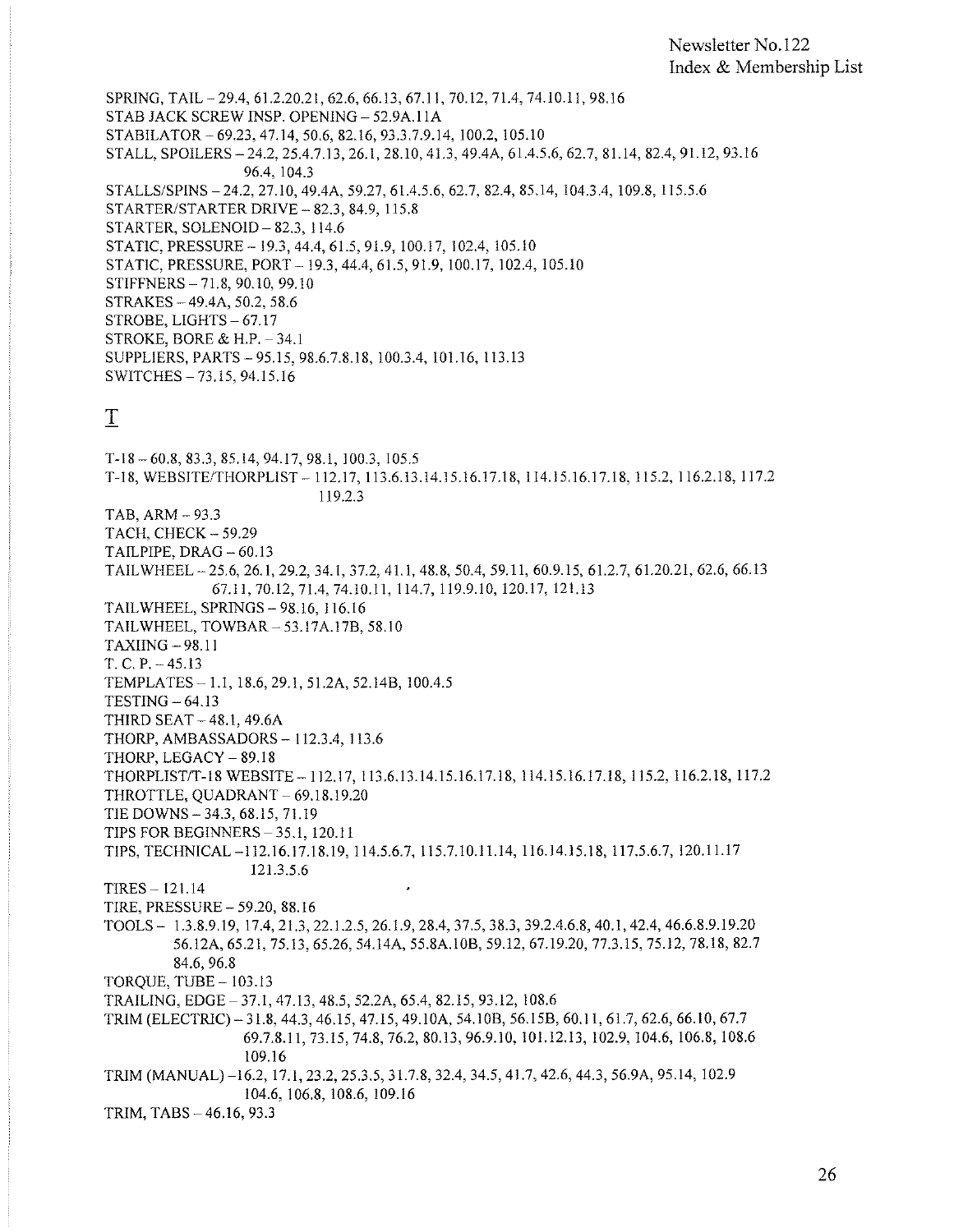$TUBING - 71.14, 88.7$ TWIST, IN COMPONENTS - 73.12 TUNNEL (AFT) - 13.4, 36,1,46,14, 49,8A, 61.6, 69.1 1,73,17 TUNNEL (FWD) - 24.5, 46,14, 49,8A, 53,8A, 61.6, 69,11, 73,17

 $\mathbf U$ 

UPHOLSTERY - 68,13,82,7

#### $\mathbf V$

VACUUM, FORMING - 63.4 VACUUM, SYSTEM - 19.3, 24,6, 66,9, 72.5,6, 84,7, 97,13 VALVES, ENGINE - 18.4 VENT, LINE (FUEL) - 58,12, 60,12, 87.5 VENTS-56,ISB,73,18 VERTICAL FIN - 1.13, 14.3,33,1,52, lA, 56,20A VENTURIES - 100.5  $V.N.E. - 57.4, 80.7$ VOLTMETER-52,15A

#### W

WALKING BEAM - 107.3 WEIGHT & BALANCE - 27.8, 44.4, 61.3.8.9, 63.22.24, 93.3 WELDING -19.3, 29.3, 34.6, 39.6, 60.4, 61.10.13, 64.12 WHEEL PANTS - 25,9, 41.4, 54, I1A, 65,16, 80,13, 104,17,18, 118,18 WHISTLE SLOT - 59.30, 104.19 WIDE BODY - 44.2, 46.10, 50.3A WINDSHIELD/FRAME - 15.3, 15,5,22,1,23,6,50.4, 52,IIB, 103.5 WING (CONV.) - 25, 13, 32, 5, 38, 3, 39, 8, 41, 1, 42, 1, 5, 6, 43, 3.4, 45, 7, 46, 10, 13, 47, 8, 9, 49, 4 50,1,1 A,2.3A, 51,15, 52,5B, 54.3B, 56.38. 7 A, IIB.20B, 62.20,2 1,63,12,13, 65,17 71.22,78,7,79,20,89,7,90,10 WING (STD) - 23,6,24.2,25,6,7,13,26.3,27,10, 32,5, 38.3, 39,6,8, 41.7, 42,2,3,5,6, 45,5,16,46, 1, 49,3A 51.15, 52,5B, 56,7A, 56.20B, 62,20,21, 63.3, 78,15, 90,10,107.9 WING, LEVELER - 69.11, 47.2.13, 116.8.9.10, 119.10 WING, PROFILE - 90.5 WING, STRAKELETS -49.4A, 50.2, 61.4.5.6, 62.7 WING, TIPS - 22.2, 62.5, 67.4, 69.5, 71.22, 76.10.11.12, 93.18, 95.5, 118.18.19 WING, WET (S-18) - 51.8A, 623.5, 63.16, 69.12, 71.22, 73.11

WIRING - 82.7, 94.15.16, 97.9, 103.7